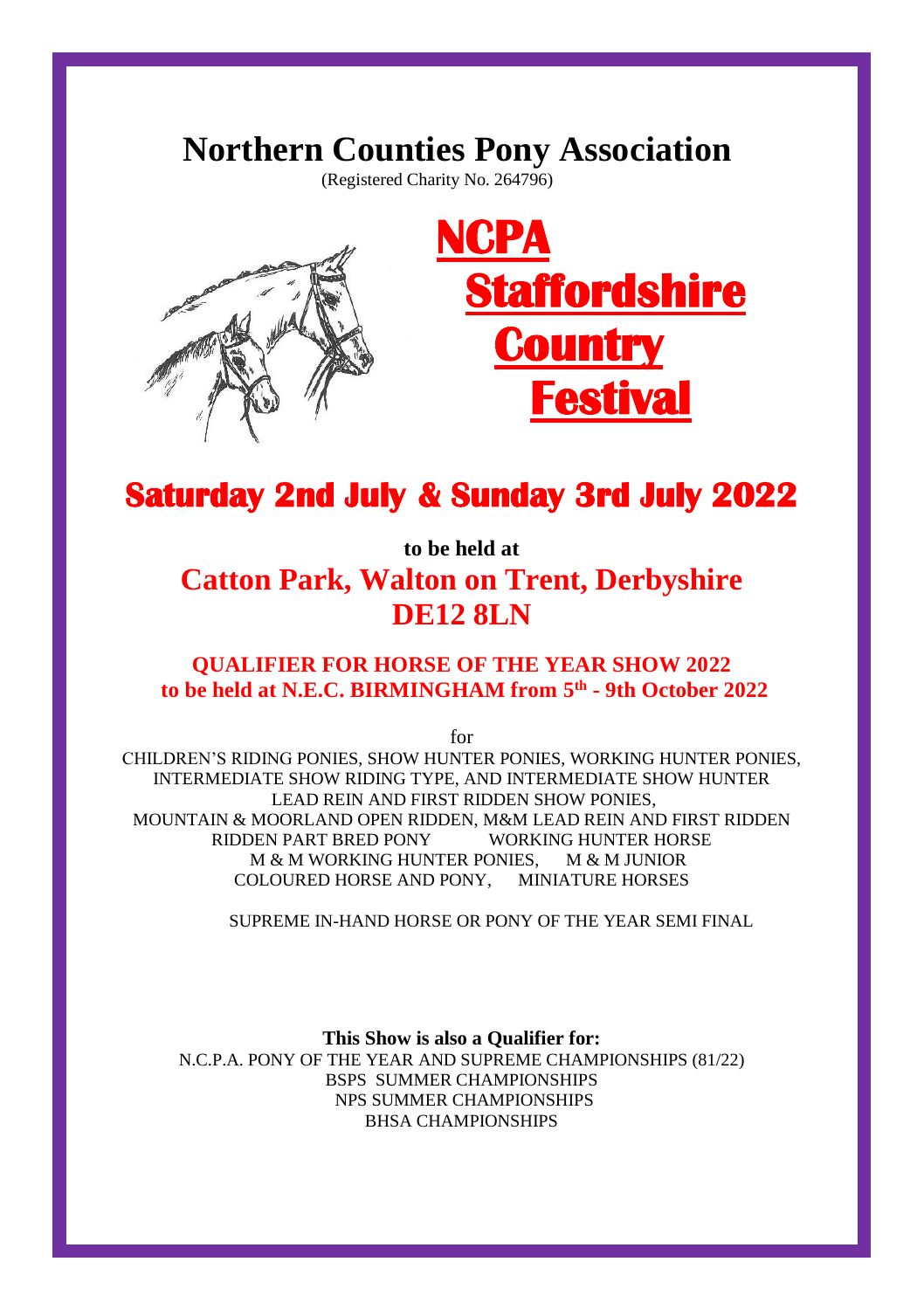# **FOR ONLINE ENTRIES and STABLING ENQUIRIES PLEASE GO TO OUR WEBSITE – [www.ncpa-staffs.co.uk](http://www.ncpa-staffs.co.uk/)**

# **ENTRY FEES**

**Horse of the Year Show Qualifiers. £46.00** The entry fee includes a £16.00 Horse of the Year Show contribution.

**HOYS Entries will close on 22nd June, and reopen until 28th June at £10 extra per class. DEFINITELY NO ENTRIES ON THE DAY IN HOYS CLASSES** 

#### **PRIZE MONEY:**

 **Horse of the Year Show Qualifiers** 1<sup>st</sup> .... £30.00 2nd .... £20.00 3rd .... £10.00

**Prize money not collected on the day will be forfeited**

| <b>Entries Secretary Mrs. J. Bushell</b> | Tel. 01704 834482           |
|------------------------------------------|-----------------------------|
|                                          | Email: gensec@thencpa.co.uk |

**All other classes entry fees** N.C.P.A. Members ........... **£10.00** Non-Members………. **£15.00**

**No prizemoney in NON HOYS classes (except classes 82, 94 & 95)**

**Entries for NON HOYS classes may be taken on the day at £20 per class**

 **Enquires to Show Secretary: Mrs. C. Scott Tel: 07966 625994**

**Email ncpastaffs@hotmail.co.uk**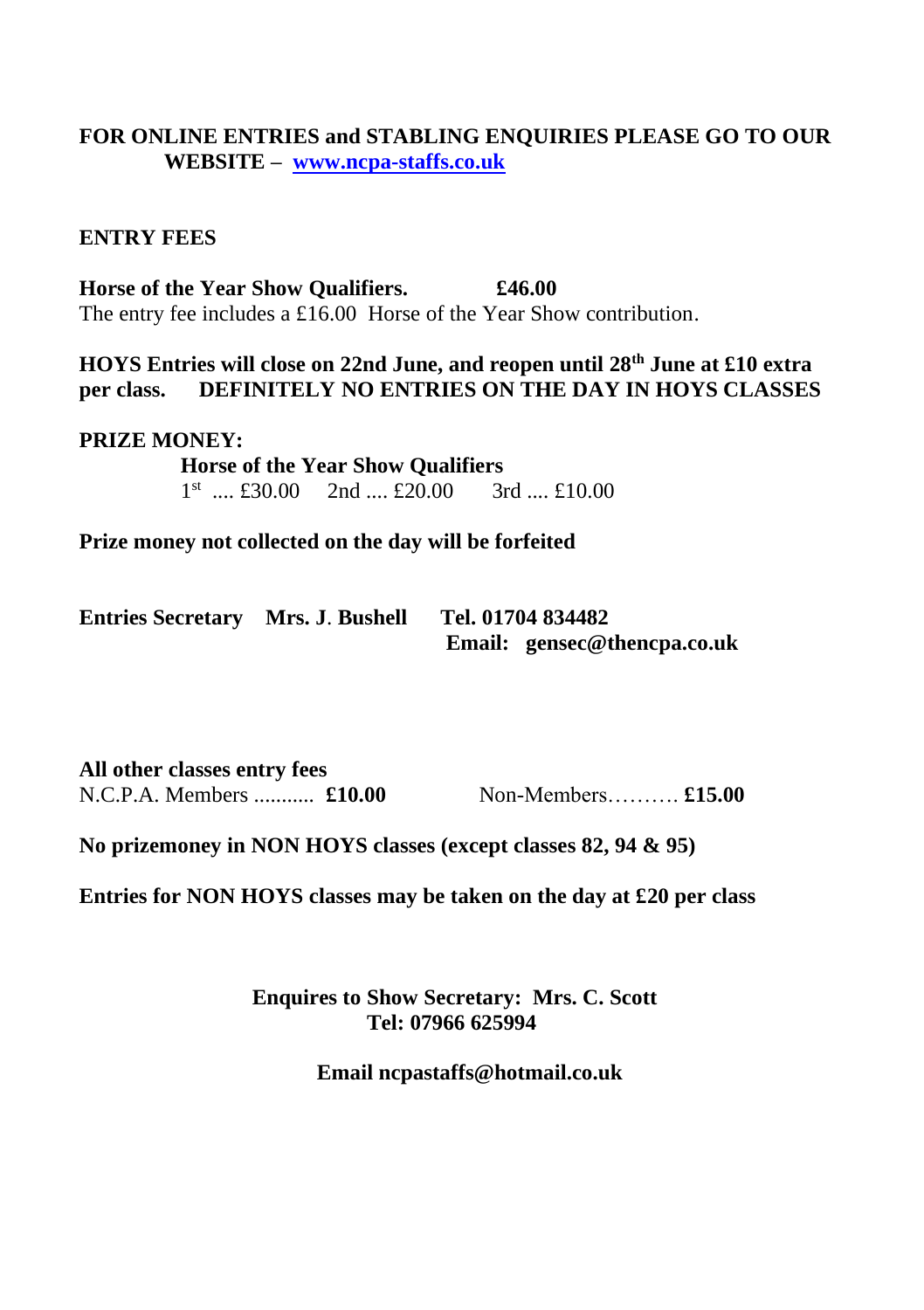### **NATIONAL PONY SOCIETY & BAILEYS HORSE FEEDS MOUNTAIN AND MOORLAND RIDDEN PONY OF THE YEAR**

# **Judges: Mrs. H. Williams Classes 1 – 4 conf. Classes 5 - 8 perf. Mrs. A. Squires Classes 1 – 4 perf. Classes 5 – 8 conf.**

This competition is open to stallions, mares and geldings, four years old and over, to be registered in, and complying with the showing requirements of, the main body of their respective stud books. Riders and Owners must be members of their respective Breed Society, NPS, UK Ponies and Horses, The Showing Register or BSPS. Ponies must not exceed the height limits as stipulated by the relevant Breed Societies. Riders of stallions must have obtained their 12<sup>th</sup> Birthday (small breeds) or 14<sup>th</sup> birthday (large breeds) before 1st January in the current year.

These classes will be run in accordance with the general rules as set out in the Horse of the Year Show rulebook, a copy of which can be downloaded from [www.hoys.co.uk.](http://www.hoys.co.uk/)

**This is a Horse of the Year Show Qualifier, all data given upon entry of this class is provided to Grandstand Media Limited and stored on the Grandstand Entries System. For full policy details please visi[t www.grandstandentries.com.](http://www.grandstandentries.com/)**

Marks will be awarded in the following way:

Show, freedom of action - 50 maximum

Breed type and conformation - 50 maximum

In the case of equality, the pony with the highest show, freedom of action mark will be deemed the winner. If there is still equality at this point, then the judges' decision will be final.

This class is a qualifying class for Horse of the Year Show, NEC, Birmingham, 5th - 9th October 2022. Qualification will not pass below 3rd Place. Qualification will be verified by the Horse of the Year Show office.

| Class 1   | National Pony Society/ Baileys Horse Feeds Mountain & Moorland<br>Ridden Welsh A |
|-----------|----------------------------------------------------------------------------------|
| Class 2   | National Pony Society/ Baileys Horse Feeds Mountain & Moorland                   |
|           | RiddenWelsh B                                                                    |
| Class $3$ | National Pony Society/ Baileys Horse Feeds Mountain & Moorland                   |
|           | Ridden Welsh C                                                                   |
| Class 4   | National Pony Society/ Baileys Horse Feeds Mountain & Moorland                   |
|           | Ridden Welsh D                                                                   |

**Championship – A** 1  $1<sup>st</sup>$  and  $2<sup>nd</sup>$  prize winners from classes 1 to 4 to compete.

#### **Not before 1.00pm**

| Class 5 | National Pony Society/ Baileys Horse Feeds Mountain & Moorland |
|---------|----------------------------------------------------------------|
|         | <b>Ridden Dales</b>                                            |
| Class 6 | National Pony Society/ Baileys Horse Feeds Mountain & Moorland |
|         | <b>Ridden Connemara</b>                                        |
| Class 7 | National Pony Society/ Baileys Horse Feeds Mountain & Moorland |
|         | Ridden Fell                                                    |
| Class 8 | National Pony Society/ Baileys Horse Feeds Mountain & Moorland |
|         | <b>Ridden Highland</b>                                         |
|         |                                                                |

**Championship – B** 1  $1<sup>st</sup>$  and  $2<sup>nd</sup>$  prize winners from classes 5 to 8 to compete.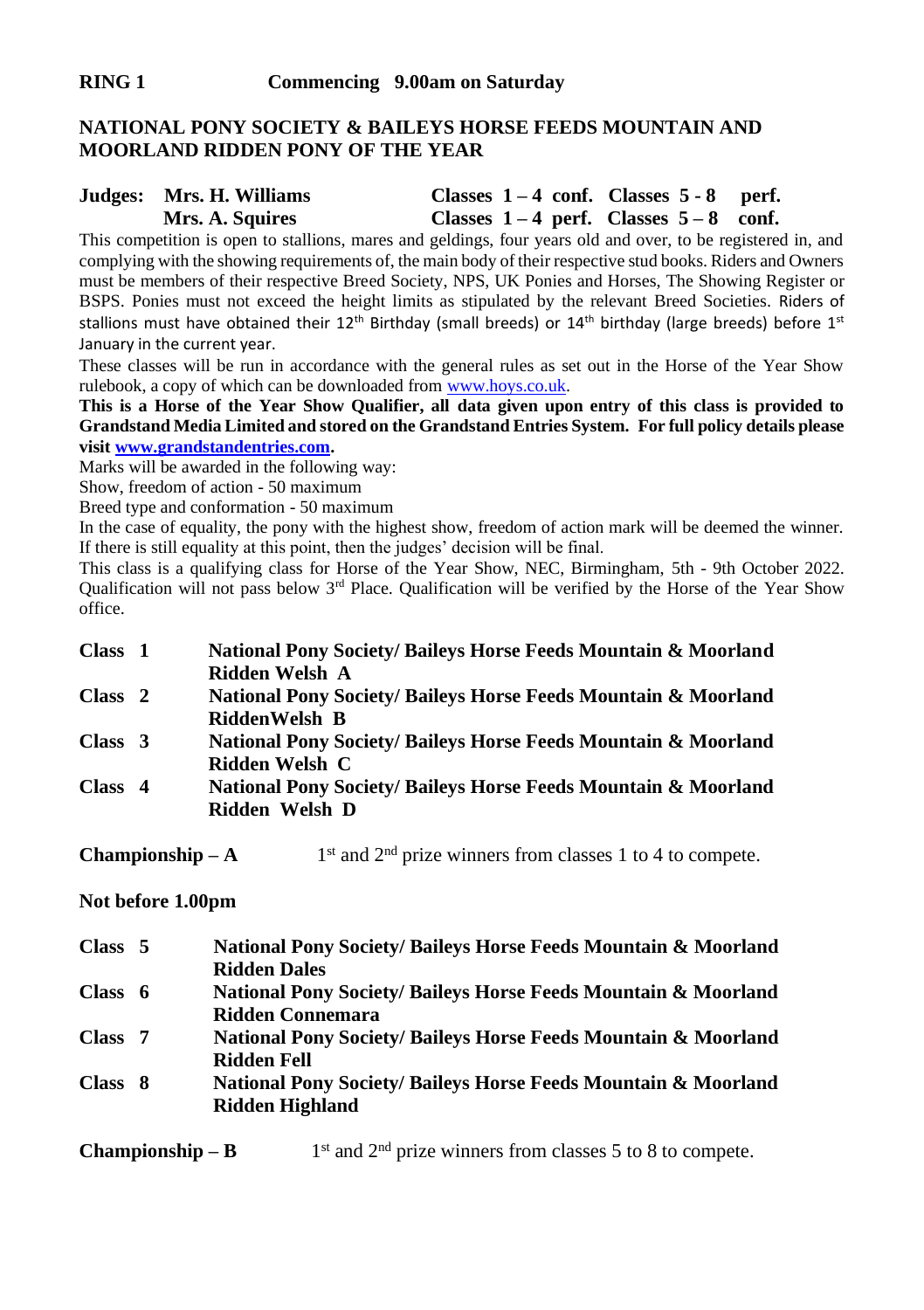# **HORSE OF THE YEAR SHOW JUNIOR MOUNTAIN AND MOORLAND RIDDEN PONY OF THE YEAR SPONSORED BY UK PONIES AND HORSES**

# **Judges: Perf. Mrs. J. Bushell Conf. Mr. R. James**

This competition is open to mares and geldings, four years old and over, to be registered in, and complying with the showing requirements of, the main body of their respective stud books. Ponies must not exceed the height limits as stipulated by the relevant Breed Societies. Partbreds are not eligible to compete. Riders and Owners must be members of their respective Breed Society, NPS ,UK Ponies and Horses , The Showing Register or BSPS. This class is divided into the two sections as follows:

# **CLASS 9**

Section B **Junior Mountain & Moorland Ridden Large Breeds Sponsored by UK Ponies and Horses –** Open to New Forest, Connemara, Fell, Dales, Highland, Welsh Section C and Welsh Section D ponies. Riders must have attained their 10th birthday before the 1st January in the current year, and not have attained their 18th birthday before the 1st January in the current year.

# **CLASS 10**

Section A **Junior Mountain & Moorland Ridden Small Breeds Sponsored by UK Ponies and Horses** – Open to Dartmoor, Exmoor, Shetland, Welsh Section A or Welsh Section B ponies. Riders must have attained their 10th birthday before the 1st January in the current year, and not have attained their 14th birthday before the 1st January in the current year.

These classes will be run in accordance with the general rules as set out in the Horse of the Year Show rulebook, a copy of which can be downloaded fro[m www.hoys.co.uk.](http://www.hoys.co.uk/) 

**This is a Horse of the Year Show Qualifier, all data given upon entry of this class is provided to Grandstand Media Limited and stored on the Grandstand Entries System. For full policy details please visi[t www.grandstandentries.com.](http://www.grandstandentries.com/)**

Marks will be awarded in the following way: Show, freedom of action - 50 maximum Breed type and conformation - 50 maximum

Please note that at Horse of the Year Show riders must not compete in both the Mountain & Moorland Lead Rein/First Ridden Pony of the Year and the Junior Mountain & Moorland Pony of the Year.

In the case of equality, the pony with the highest show, freedom of action mark will be deemed the winner. If there is still equality at this point, then the judges' decision will be final.

This class is a qualifying class for Horse of the Year Show, NEC, Birmingham, 5th - 9th October 2022. Qualification will not pass below 3rd Place. Qualification will be verified by the Horse of the Year Show office.

**Championship C**  $1<sup>st</sup>$  and  $2<sup>nd</sup>$  prize winners from classes 9 to 10 to compete.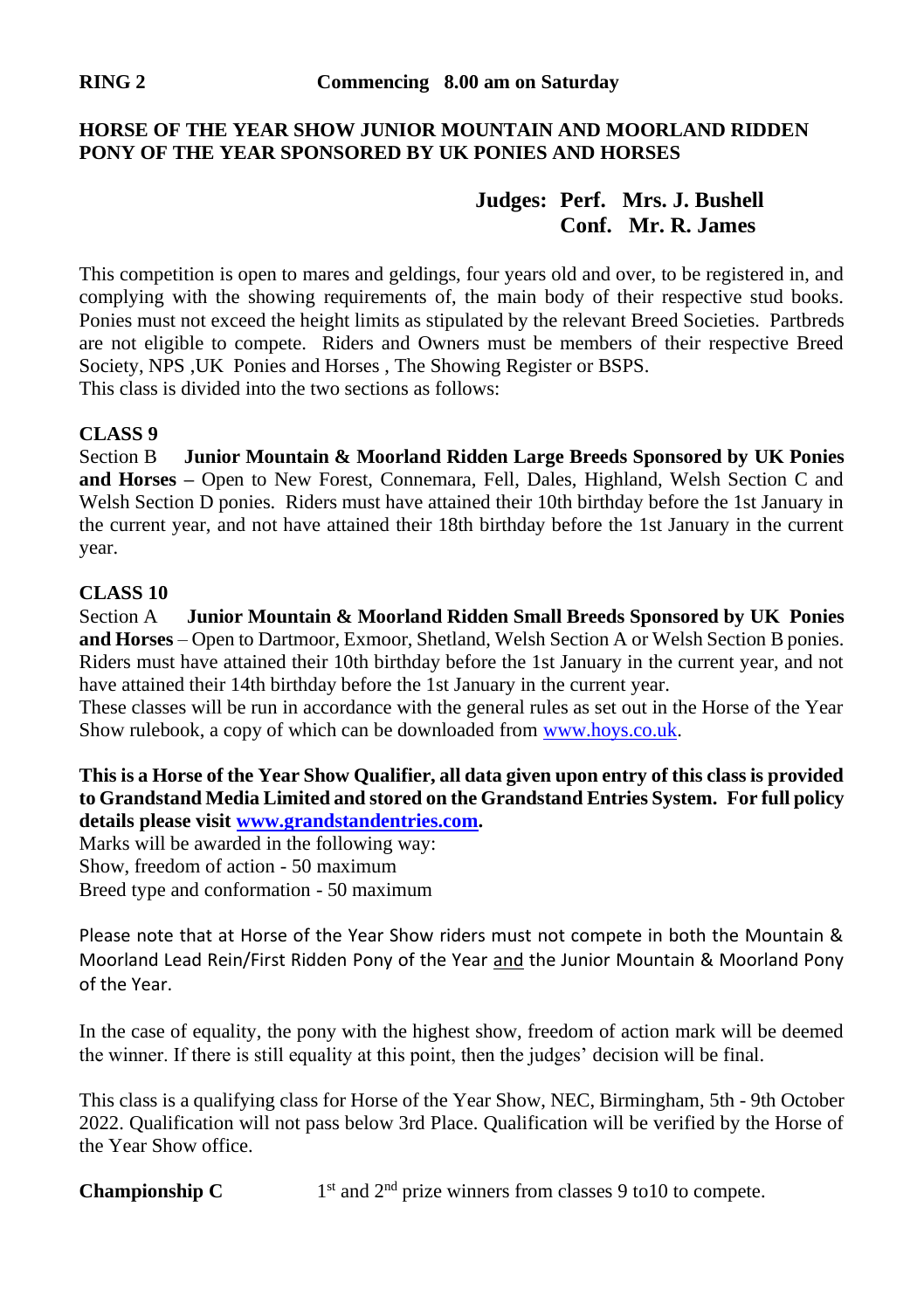**RING 2 cont.** Not before 11.00am.

# **HORSE OF THE YEAR SHOW COLNE MOUNTAIN & MOORLAND LEAD REIN AND MOUNTAIN AND MOORLAND FIRST RIDDEN PONY OF THE YEAR Judges: Perf. Mrs. G. Hill Conf. Mrs. G. Simpson**

This competition is open to mares and geldings, four years old and over registered in the main body of their respective Stud Books. Riders and Owners must be members of their respective Breed Society, NPS, UK Ponies and Horses , The Showing Register, or BSPS.

This class is divided into two sections:

### **CLASS** 11<br>Section A **Colne Mountain and Moorland Lead Rein.** Ponies not to exceed 122cm however ponies must also not exceed the height limits as stipulated by the relevant Breed Societies. Riders must have attained their 3rd birthday by the day of the competition, but must not have attained their 9th birthday before

the 1st January in the current year.

# **CLASS 12** Section B **Mountain and Moorland First Ridden**. Ponies not to exceed 128cm however ponies must also not exceed the height limits as stipulated by the relevant Breed Societies. Riders must have attained their 3rd birthday by the day of competition, and not have attained their 12th birthday before the 1st January in the current year.

These classes will be run in accordance with the general rules as set out in the Horse of the Year Show rulebook, a copy of which can be downloaded fro[m www.hoys.co.uk.](http://www.hoys.co.uk/) 

**This is a Horse of the Year Show Qualifier, all data given upon entry of this class is provided to Grandstand Media Limited and stored on the Grandstand Entries System. For full policy details please visi[t www.grandstandentries.com.](http://www.grandstandentries.com/)**

Marks will be awarded in the following way: Show, freedom of action - 50 maximum Breed type and conformation - 50 maximum

In the case of equality, the pony with the highest show, freedom of action mark will be deemed the winner. If there is still equality at this point, then the judges' decision will be final.

This class is a qualifying class for Horse of the Year Show, NEC, Birmingham, 5th - 9th October 2022. Qualification will not pass below 3rd Place. Qualification will be verified by the Horse of the Year Show office

**Championship - D** 1st &  $2^{nd}$  prize winners from classes 11-12 to compete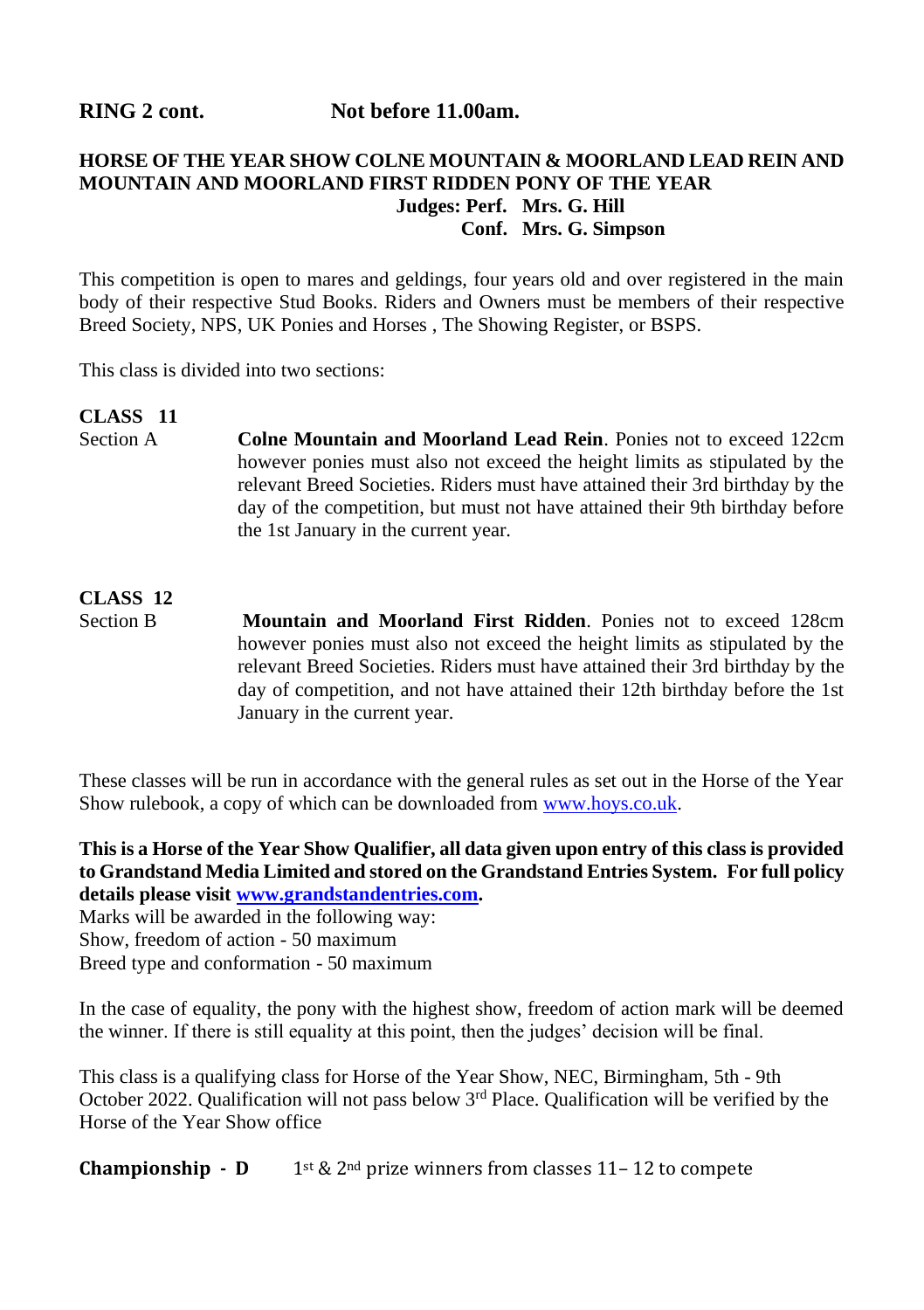### **HORSE OF THE YEAR SHOW COLOURED HORSE & PONY OF THE YEAR SPONSORED BY CHAPS (UK) Judges: Perf./Ride Miss P. Mallender**

# **Conf. Mrs. L. Windsor**

This competition is open to mares, geldings and CHAPS (UK) graded stallions, four years old or over, to be registered in, and complying with the showing requirements of, the main body of the stud books of the Coloured Horse and Pony Society CHAPS (UK) or the Traditional Gypsy Cob Association (TGCA). Stallions are required to wear stallion discs in order to compete.

All Riders and owners must be Members of the Coloured Horse and Pony Society, The Showing Register or the Traditional Gypsy Cob Association.

For height restricted exhibits a valid JMB number must be lodged with the respective society.

This class will be divided into four sections as follows:

# **Class 13 Ridden Non-Native Ponies up to and including 153cm. Sponsored by CHAPS (UK) / Man Wah UK**

**Class 14 Ridden Non-Native Horses exceeding 153cm. Sponsored by CHAPS (UK) / Burghwallis Stud**

**Class 15 Ridden Native/Cob/Traditional Ponies up to and including 148cm. Sponsored by CHAPS (UK) / The White Crow**

# **Class 16 Ridden Native/Cob/Traditional Horses exceeding 148cm. Sponsored by CHAPS (UK) / The Sankey Family.**

These classes will be run in accordance with the general rules as set out in the Horse of the Year Show rulebook, a copy of which can be downloaded from www.hoys.co.uk.

This is a Horse of the Year Show Qualifier, all data given upon entry of this class is provided to Grandstand Media Limited and stored on the Grandstand Entries System. For full policy details please visit www.grandstandentries.com.

Marks will be awarded in the following way: Ride/Performance - 50 Marks Maximum Conformation, Movement & Quality - 50 Marks Maximum

In the case of equality, the horse with the highest Ride/Performance mark will be deemed the winner. If there is still equality at this point, then the judges' decision will be final.

This class is a qualifying class for Horse of the Year Show, NEC, Birmingham, 5<sup>th</sup> - 9<sup>th</sup> October 2022. Qualification will not pass below 5th place. Qualification will be verified by the Horse of the Year Show office.

**Championship –**  $\bf{E}$  1st and 2nd prize winners from Classes 13 - 16 to compete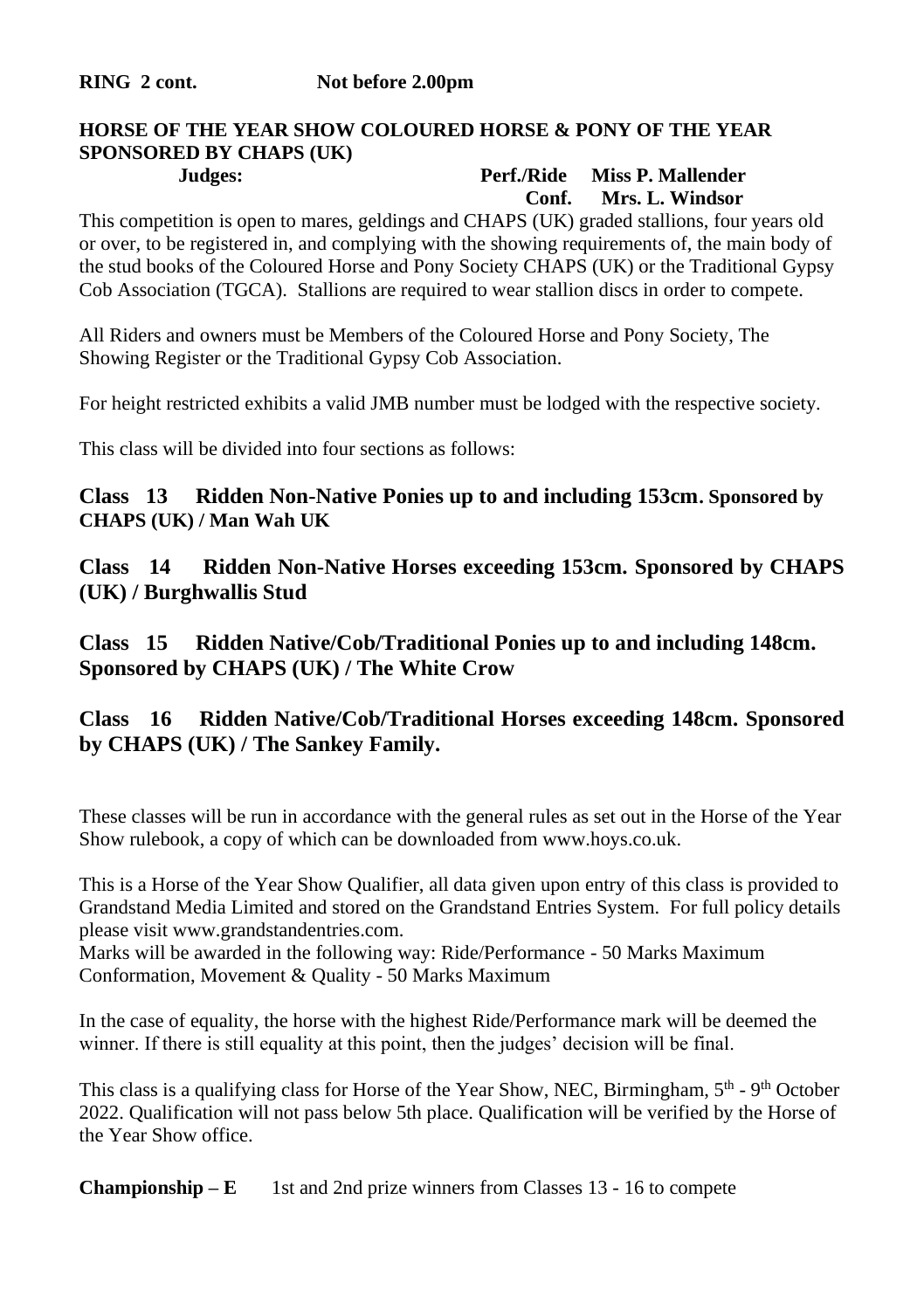# **HORSE OF THE YEAR SHOW THOR ATKINSON STEEL FABRICATIONS LTD MOUNTAIN AND MOORLAND WORKING HUNTER PONY OF THE YEAR**

| Judges: Mrs. P. Prickett | Cls. 17 & 19 Perf  | Cls. $18 \& 20$ Conf. |
|--------------------------|--------------------|-----------------------|
| Mrs. E. Hector           | Cls. 17 & 19 Conf. | Cls. 18 & 20 Perf.    |

This competition is open to stallions, mares and geldings, four years old and over, to be registered in, **and complying with the showing requirements of,** the main body of their respective stud books. Riders and Owners must be members of their respective Breed Society, NPS, UK Ponies and Horses, The Showing Register or BSPS. Ponies must not exceed the height limits as stipulated by the relevant Breed Societies. Riders of stallions must have obtained their 12<sup>th</sup> Birthday (small breeds) or 14th birthday (large breeds) before 1st January in the current year.

This class will be split into four sections:

| Class 17 | Thor Atkinson Steels Fabrications Ltd Mountain & Moorland Working |
|----------|-------------------------------------------------------------------|
|          | <b>Hunter Pony</b> - Ponies not exceeding 122cm                   |
| Class 18 | Thor Atkinson Steels Fabrications Ltd Mountain & Moorland Working |

 **Hunter Pony** -Ponies exceeding 122cm but not exceeding 133cm

**Not before 11.00am.**

**Class 19 Thor Atkinson Steels Fabrications Ltd Mountain & Moorland Working Hunter Pony** -Ponies exceeding 133cm but not exceeding 143cm **Class 20 Thor Atkinson Steels Fabrications Ltd Mountain & Moorland Working Hunter Pony** -Ponies exceeding 143cm

These classes will be run in accordance with the general rules as set out in the Horse of the Year Show rulebook, a copy of which can be downloaded fro[m www.hoys.co.uk.](http://www.hoys.co.uk/) 

**This is a Horse of the Year Show Qualifier, all data given upon entry of this class is provided to Grandstand Media Limited and stored on the Grandstand Entries System. For full policy details please visi[t www.grandstandentries.com.](http://www.grandstandentries.com/)**

Marks will be awarded in the following way: PHASE I (70 MARKS) A: JUMPING POINTS 50 MARKS B: STYLE WHILE JUMPING 20 MARKS PHASE II (30 MARKS) C: BREED TYPE & CONFORMATION 20 MARKS D: INDIVIDUAL SHOW & MANNERS 10 MARKS

In the event of equality, the TOTAL MARK from Phase 1 will take precedence, followed by the Individual Show & Manners Mark, and then the Breed Type & Conformation Mark.

This class is a qualifying class for Horse of the Year Show, NEC, Birmingham, 5th –9th October 2020. Qualification will not pass below 3rd Place. Qualification will be verified by the Horse of the Year Show office

**Championship - F** 1st & 2<sup>nd</sup> prize winners from classes 17 - 20 to compete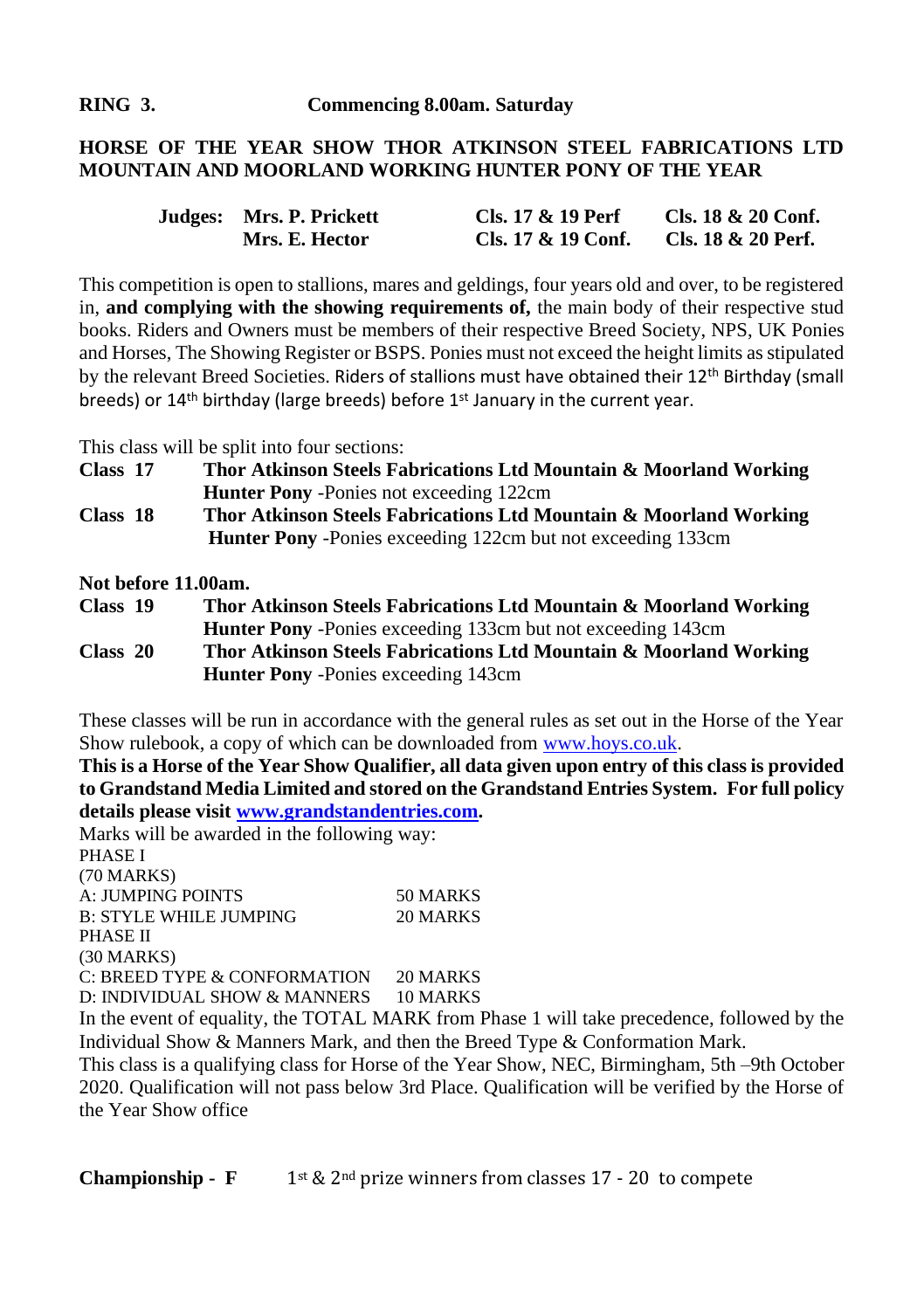**RING 3** cont. Not before 2.00pm.

#### **MINI MOUNTAIN AND MOORLAND WORKING HUNTER PONIES**

**Judge : Perf. Mr. R. James Conf. Mrs. G. Simpson**

#### **M&M Cradle Stakes.**

**Class 21**

Registered Pure Bred Ponies 4 years old or over not exceeding 122cms. Suitable to be ridden by a rider not having attained their  $11<sup>th</sup>$  birthday before  $1<sup>st</sup>$  January in the current year.

# **The NPS/STEVENSON BROTHERS ROCKING HORSES M&M First Ridden Working Hunter Pony National Championship**

#### **Class 22**

Open to registered M&M mares or geldings four years old or over not exceeding 128 cm. Riders must have attained their 5th birthday but must not have attained their 12th birthday before the 1st January in the current year. Riders who have qualified for the (Horse of the Year Show/RIHS) M&M Working Hunter Pony Championship before the 1st January in the current year are not eligible. The three highest placed ponies owned by NPS members, in each class go forward to the final. Where these ponies have already qualified the pony standing next in line, which is owned by an NPS member and not already qualified, receives the qualification. Qualification goes not lower than  $5<sup>th</sup>$  place.

**Championship - G** 1<sup>st</sup> & 2<sup>nd</sup> prize winners from classes 21 – 22 to compete

#### **The NPS/NAF M&M Novice Working Hunter Pony National Championship**

|            | Judge: Perf. Mr. R. James                                               |
|------------|-------------------------------------------------------------------------|
|            | Conf. Mrs. G. Simpson                                                   |
| Class $23$ | Ponies not exceeding 122cms                                             |
| Class 24   | Ponies exceeding 122cms but not exceeding 133cms                        |
| Class 25   | Ponies exceeding 133cms but not exceeding 143cms                        |
| Class $26$ | Ponies exceeding 143cms but not exceeding 148cms (with the exception    |
|            | of Welsh Section D and Dales for which there is no height restriction). |

Open to registered pure bred M&M stallions, mares and geldings, four years old or over. Riders may only ride one pony in each class. Ponies must be shown in a snaffle bit. A pony is not eligible to compete if, before 1st January in the current year, it has done any of the following: i) Won an open affiliated M&M WHP class ii) Qualified for HOYS or RIHS Open M&M WHP classes. iii) Qualified for the NPS M&M Novice or Intermediate WHP final at the NPS Summer Championship show. (N.B. Ponies can compete as novices for two consecutive years provided they do not make an entry in the final in the first year). iv) If a pony qualifies for HOYS or RHIS in its second year it is immediately de-noviced and cannot compete in the Novice WHP Final.

**Championship - H** 1<sup>st</sup> & 2<sup>nd</sup> prize winners from classes 23 – 26 to compete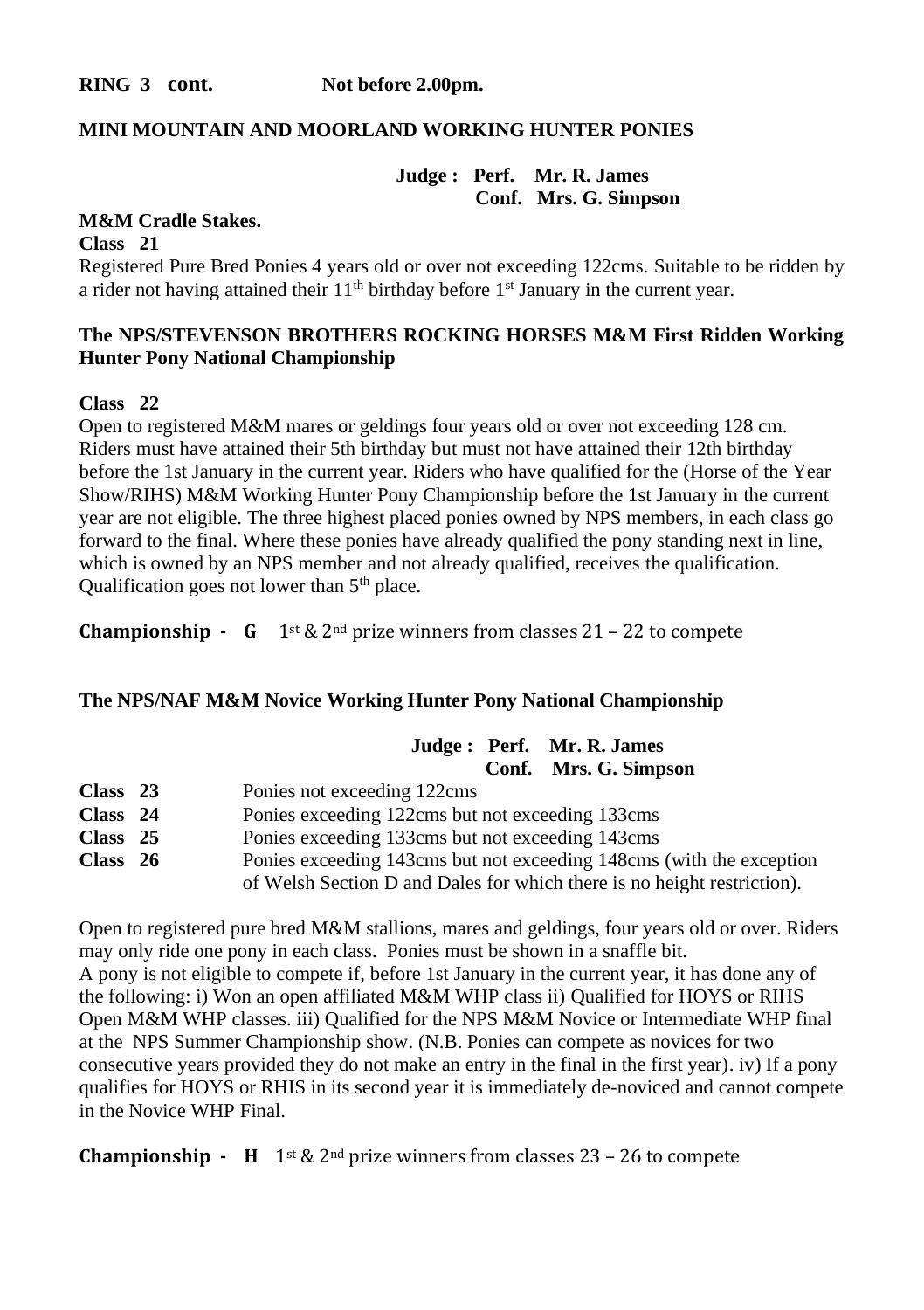# **The NPS SHOW PONY IN-HAND In Hand Supreme National Championship Kindly sponsored by Kalusta Stud**

#### **Judge: Mrs. J. James**

| Class 27 | Yearling colt filly or gelding not to exceed 148 cms at maturity.                       |
|----------|-----------------------------------------------------------------------------------------|
| Class 28 | $2 \& 3$ years old not to exceed 148 cms at maturity                                    |
| Class 29 | <b>Stallion</b> , mare or gelding 4 years old or over, exceeding not exceeding 148 cms. |

The highest placed pony, if owned by an NPS member, in each class will qualify for the final. Qualification may pass down to third place if the first and second are already qualified.

**Championship – I** 1st  $\&$  2nd prize winners from classes 27-29 compete.

# **The NPS/DOWNHILLS STUD OTTERGAYLE HACK&RIDING HORSE In Hand Supreme Championship**

#### **Judge : Mrs. J. James**

| Class 30   | Hacks four years old and over, stallions and mares.               |
|------------|-------------------------------------------------------------------|
| Class 31   | Hacks three years old and under, colts fillies and geldings       |
| Class 32   | Riding Horses four years old and over, stallions and mares.       |
| Class $33$ | Riding Horses three years and under, colts, fillies and geldings. |

The owner does not have to be an NPS member to enter the competition, to qualify or to enter the Final.

Qualification may pass down to third place if the first and second are already qualified. Qualifying cards will be awarded.

**Championship -**  $J$  **1st and 2nd prize winner from classes**  $30 - 33$  **compete.** 

# **The NPS/MOLE VALLEY FARMERS Part Bred In Hand National Championship**

#### **Judge: Mrs. J. James**

#### **Horse or Pony of any Age.**

**Class 34** Part Bred Arab. Horse/pony to be registered in the partbred or anglo arab section of the Arab Horse Society with a minimum of 12.5% Arab blood.

**Class 35** Part Bred M&M. Horse/pony to be registered in the partbred section of one of the M&M studbooks with a minimum of 12.5% of that breed blood.

Handler any age except stallions (see rules in section A 3.2)

**Championship - K** 1st and 2nd prize winners from 34 -35 compete.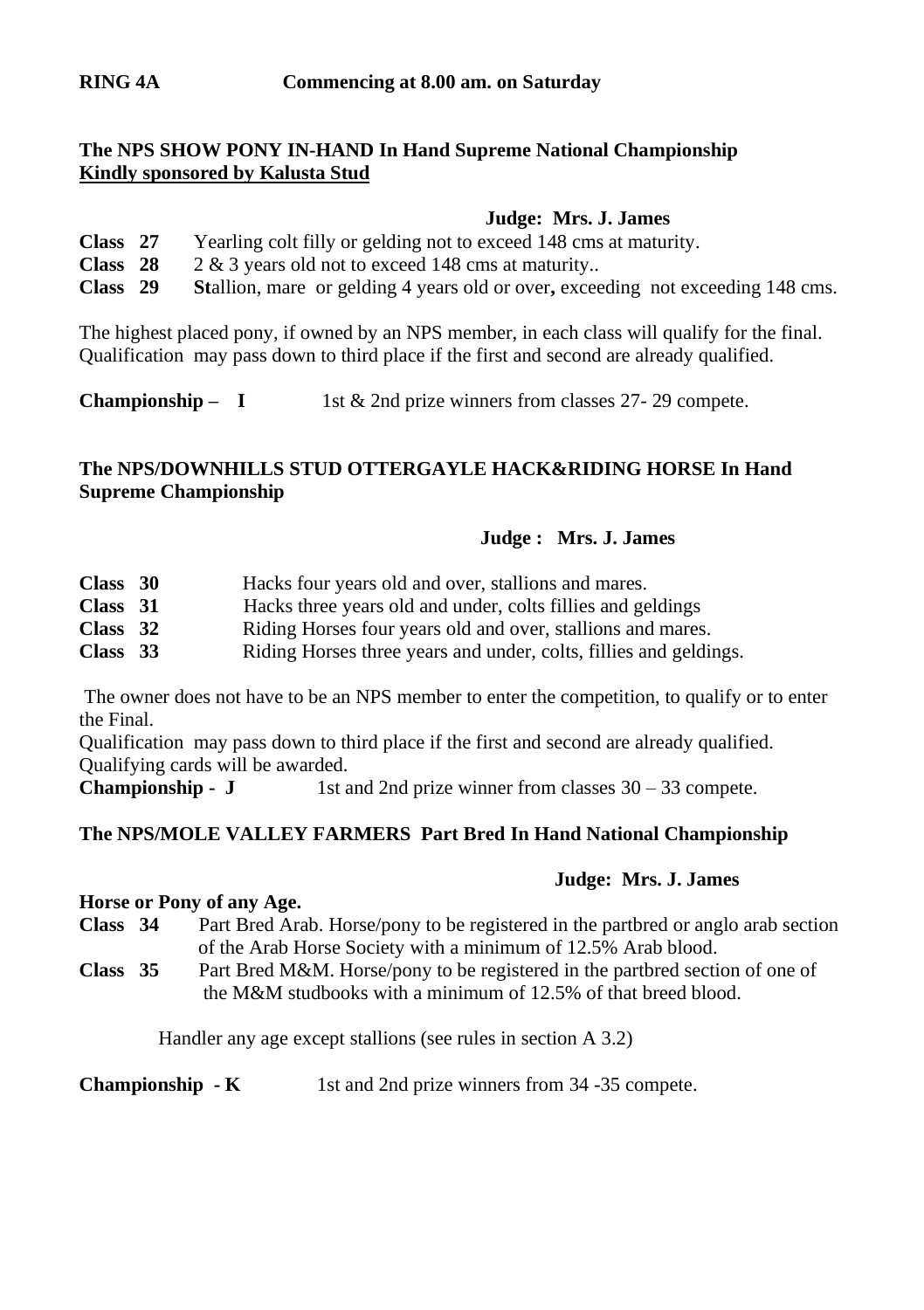# **RING 4A cont.**

# **THE NPS/ THE TEAM CHARLESWORTHSHOW HUNTER PONY In Hand National Championship**

#### **Judge: Mrs. J. James**

| <b>Class</b> | -36 | Yearling colt, filly or gelding not to exceed 153 cms at maturity.    |
|--------------|-----|-----------------------------------------------------------------------|
| <b>Class</b> | 37  | 2 & 3 years old not to exceed 153 cms at maturity.                    |
| <b>Class</b> | -38 | Stallion, mare or gelding 4 years old or over, not exceeding 153 cms. |

The highest placed pony, if owned by an NPS member, in each class will qualify for the final. Qualification may pass down to third place if the first and second are already qualified.

**Championship – L** 1st and 2nd prize winner from classes 36 –38 compete.

**Not before 10.00am.**

# **HORSE OF THE YEAR SHOW MINIATURE HORSE OF THE YEAR Judge : Mr. J. Bourne**

All exhibits must be registered with the British Miniature Horse Society (BMHS). Exhibitors, owners and handlers must be current members of the BMHS and have paid the appropriate BMHS 2022 Showing Levy. All horses must be measured in the current year prior to competing in the qualifier. All competitors are advised to visi[t www.bmhs.co.uk](http://www.bmhs.co.uk/) for a list of measuring venues. This class will be divided into three sections as follows:

| Class 39         | <b>Licensed Registered Stallions.</b> 3 Year olds not to exceed 86cm; 4 Year   |
|------------------|--------------------------------------------------------------------------------|
| Section A        | olds and over not to exceed 87cm.                                              |
| Class 40         | <b>Registered Mares &amp; Geldings.</b> 3 Year olds not to exceed 86cm; 4 Year |
| <b>Section B</b> | olds and over not to exceed 87cm.                                              |
| Class 41         | <b>Registered Youngstock</b> 1 & 2 Year old Colts, Fillies and Geldings        |
| <b>Section C</b> | . Yearlings not to exceed 82cm; 2 Year olds not to exceed 84cm.                |

These classes will be run in accordance with the general rules as set out in the Horse of the Year Show rulebook, a copy of which can be downloaded fro[m www.hoys.co.uk.](http://www.hoys.co.uk/) 

This is a Horse of the Year Show Qualifier, all data given upon entry of this class is provided to Grandstand Media Limited and stored on the Grandstand Entries System. For full policy details please visi[t www.grandstandentries.com.](http://www.grandstandentries.com/)

The qualifying horse will be the highest placed, previously unqualified, exhibit within the Championship of the registered mare/gelding, stallion and youngstock sections. The Championship is only open to the first and second prize winners in the registered mare/gelding, stallion and youngstock sections respectively, and all horses forward in the Championship must be placed as any one of the six could be eligible for HOYS qualification.

This class is a qualifying class for Horse of the Year Show, NEC, Birmingham, 5th - 9th October 2022. Qualification will not pass below  $6<sup>th</sup>$  place. Qualification will be verified by the Horse of the Year Show office.

**Championship -**  $M$  1st and 2nd prize winner from classes  $39 - 41$  to compete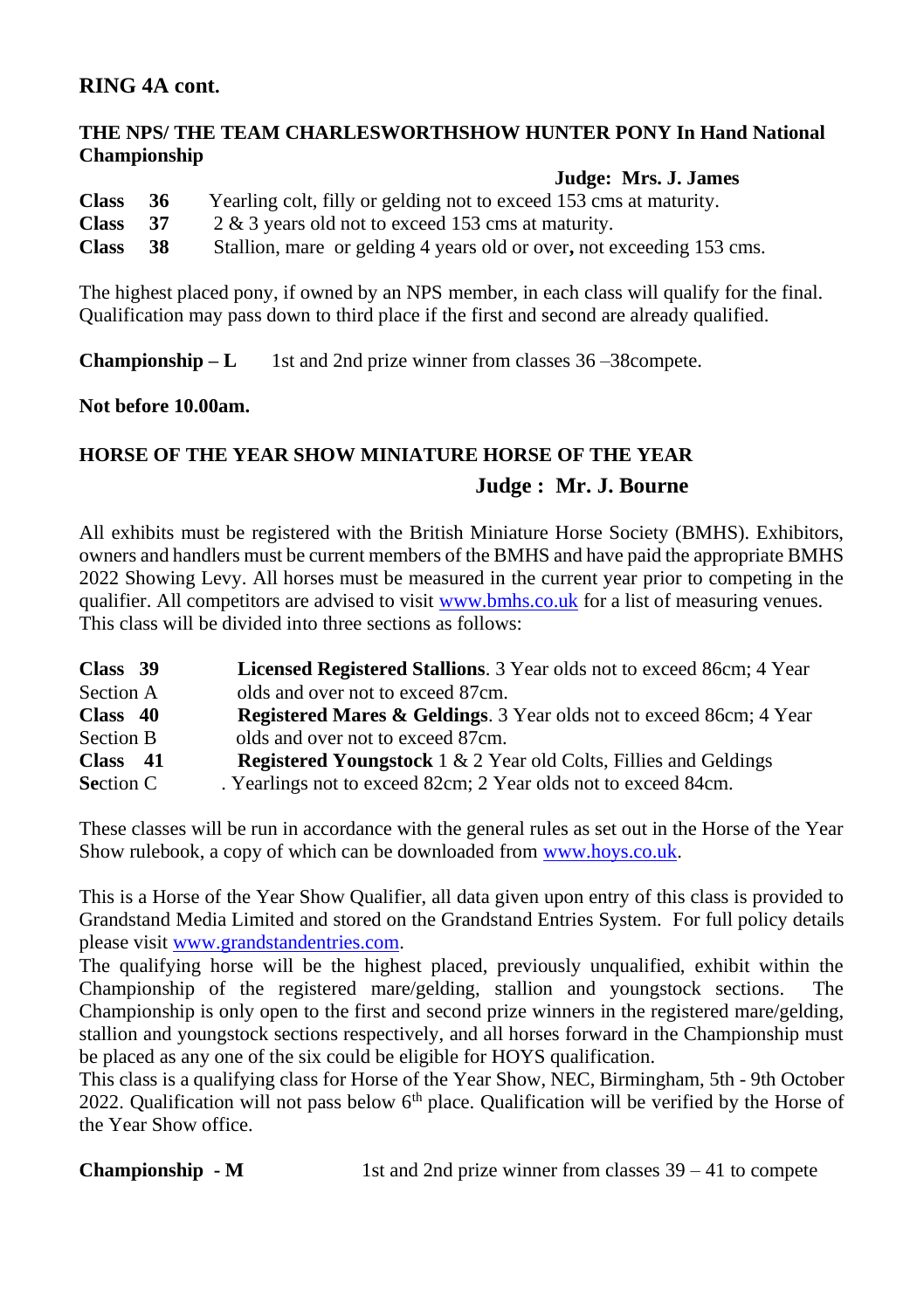# **The NPS/POTTOFIELDS STUD M&M In Hand Summer Championship**

**MIXED M&M CLASSES Judge: Mrs. G. Simpson**

**Class 42** Yearling colt, filly or gelding registered with the respective Pure Breed Societies of Dartmoor, Exmoor, Shetland, , Connemara, Dales, Fell, Highland, New Forest.

- **Class 43** Two and three year old colt, filly or gelding registered with the respective Pure Breed Societies of Dartmoor, Exmoor ,and Shetland.
- **Class 44** Stallion, mare or gelding, 4 years old or over registered with the respective Pure Breed Societies of Dartmoor, Exmoor, & Shetland.
- **Class 45** Two and three year old colt, filly or gelding registered with the respective Pure Breed Societies of Connemara, Dales, Fell, Highland, New Forest.
- **Class 46** Stallion, mare or gelding, 4 years old or over registered with the respective Pure Breed Societies of Connemara, Dales, Fell, Highland, New Forest.

**Championship –N** 1st and 2nd prize winners from Classes 42 -46 to compete.

# **WELSH IN HAND CLASSES Judge : Mrs. G. Simpson**

| Class 47 | Yearling colt, filly or gelding registered with the respective Pure Breed     |
|----------|-------------------------------------------------------------------------------|
|          | Societies Welsh Section A, B, C & D.                                          |
| Class 48 | Two and three year old colt, filly or gelding registered with the respective  |
|          | Pure Breed Societies Welsh Section A & B.                                     |
| Class 49 | Stallion, mare or gelding, 4 years old or over registered with the respective |
|          | Pure Breed Societies of Welsh Section A & B.                                  |
| Class 50 | Two and three year old colt, filly or gelding registered with the respective  |
|          | Pure Breed Societies Welsh Section C & D                                      |
| Class 51 | Stallion, mare or gelding, 4 years old or over registered with the respective |
|          | Pure Breed Societies of Welsh Section C & D.                                  |
|          |                                                                               |

These classes are qualifiers for the **NPS/Pottofields Stud M&M In Hand Summer Championship.**

**Championship –O** 1st and 2nd prize winners from Classes 47 - 51 to compete.

# **NPS M&M In Hand Silver Medal Rosette Championship (SM-MMIH) Sponsored by CUDDINGTON STUD** To be judged by Mrs. G. Simpson

A Silver Medal Rosette is offered by the National Pony Society for the best registered pony owned by an **NPS Qualifying or Life** member in the NPS AFFILIATED M&M In Hand section (Classes 42 - 51). The Sponsor's Rosette is also awarded to the pony receiving the qualification. Membership cards must be presented in the ring to receive the medal and/or the qualification**.** 

> **NPS M&M Breed Semi-Final Championship Qualifier for the Great British in Hand Show – 24th September 2022. Olney Grounds EC**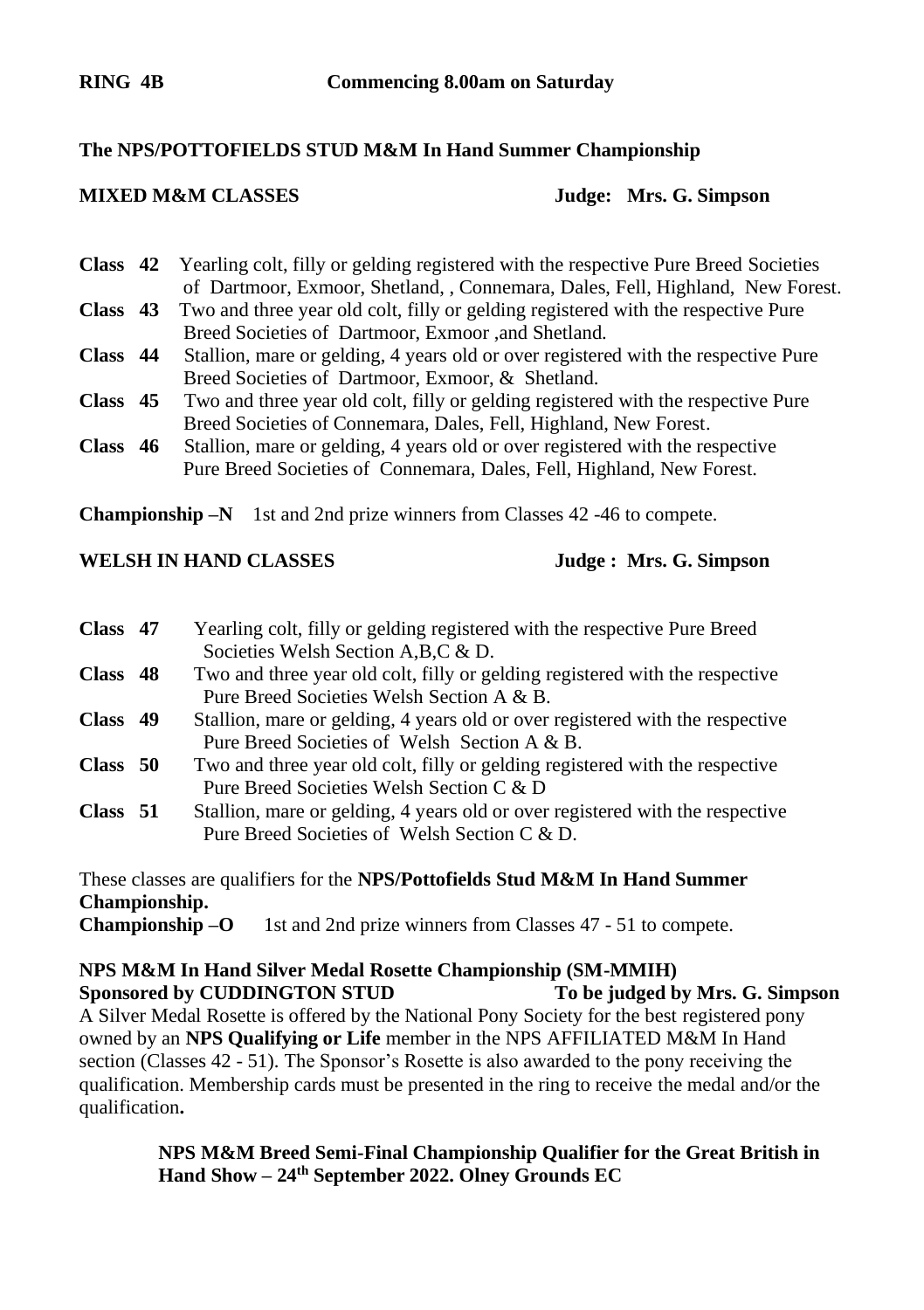# **RING 4B cont.**

### **IN HAND COMPETITION HORSE/PONY Judge: Mrs. G. Hill**

| Class 52 | Colt, filly or gelding, $1,2 \& 3$ years old.                          |
|----------|------------------------------------------------------------------------|
| Class 53 | Stallion, mare or gelding, 4 years old and over, not exceeding 148cms. |
| Class 54 | Stallion, mare or gelding, 4 years old and over, exceeding 148cms.     |

**Championship -**  $P$  1st and 2nd prize winner from Classes  $52 - 54$  compete

#### **N.C.P.A. REGISTERED IN HAND**

# **Judge: Mrs. G. Hill**

**It is a condition of entry that the pony's registration number is quoted on the entry form. Pink card to be produced in the ring.**

| <b>Class</b> | <b>M &amp; M</b> Ponies, 3 years old and under.<br>- 55 |  |                                                                                            |  |  |
|--------------|---------------------------------------------------------|--|--------------------------------------------------------------------------------------------|--|--|
| <b>Class</b> | - 56                                                    |  | <b>M &amp; M</b> Ponies, 4 years old and over.                                             |  |  |
|              | $Championship - O$                                      |  | 1st and 2nd prize winners from classes 55 - 56 compete.                                    |  |  |
| <b>Class</b> | - 57                                                    |  | <b>NON</b> - <b>M</b> & <b>M</b> Horse or Pony, 3 years old and under to be shown in hand. |  |  |
| <b>Class</b> | - 58                                                    |  | <b>NON</b> - <b>M</b> & <b>M</b> Horse or Pony, 4 years old and over to be shown in hand.  |  |  |
|              | $Championship - R$                                      |  | 1st and 2nd prize winners from classes 57 - 58 compete.                                    |  |  |

Champion and reserve champion from Championships  $Q & R$  qualify for the President's Cup Championship at the NCPA Pony of the year Show on 4<sup>th</sup> September 2022.

# **Come to the NPCA PONY OF THE YEAR SHOW on Sunday 4th September 2022 at Warren Farm, Formby.**

**All Champions and Reserve Champions** at this show will receive **GOLDEN TICKETS**  (which upon becoming an NCPA member) allow entry to the **GOLDEN TICKET IN HAND AND RIDDEN SUPREME CHAMPIONSHIPS** at the **NPCA Pony of the Year Show.**  (Entry is free when entering another class at the show.)

**Prize money at the final will be: - 1 st £500, 2nd £300, 3rd £100, 4th £50, 5th £25, 6th £25**

**………………………………………………………………………………………..**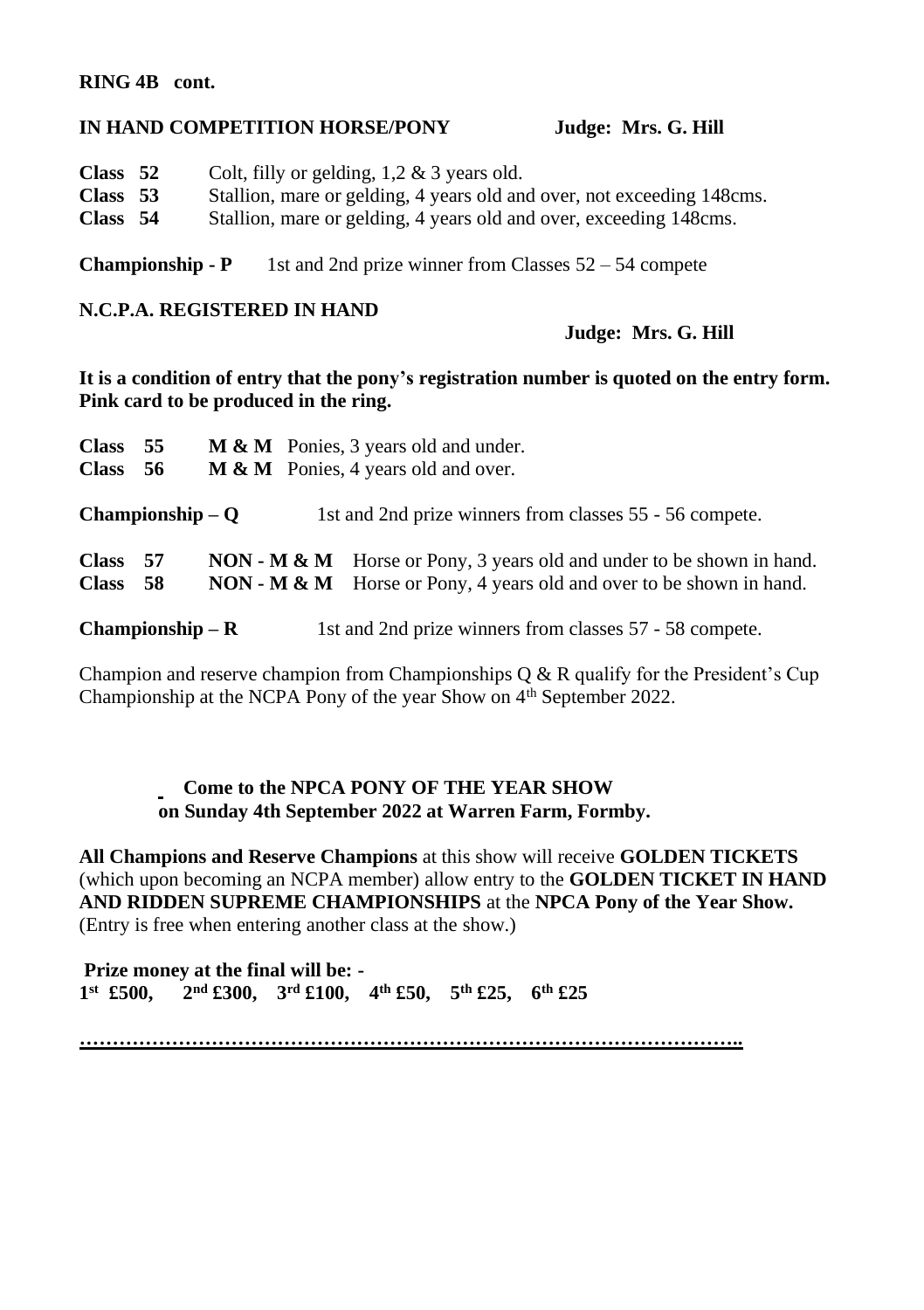# **SUPREME IN HAND SEMI FINAL**

# **SUPREME IN-HAND HORSE OR PONY OF THE YEAR SEMI FINAL To be Judged by Mr. J. Bourne**

The following class is a qualifier for the Supreme In-Hand Semi Final at Stoneleigh Horse Show, 3rd - 4th September 2022. The Price Family Supreme In-Hand Semi Final held at Stoneleigh Horse Show is a qualifier for Horse of the Year Show, NEC, 5th–9 th October 2022. The objective of the competition is to find the supreme light horse or pony in-hand champion of the year, irrespective of breed or type (excluding heavy horses).

**The Champion horse or pony from the following classes will be eligible to compete in the Supreme In Hand Semi Final, provided it has not already won a Supreme In-Hand qualifier in 2022.** 

**Show Pony In Hand cls. 27 -29,** 

**Hack and Riding Horse In Hand cls. 30 – 33**

**Part Bred In Hand cls. 34 – 35,** 

**Hunter Pony In Hand cls. 36 - 38,** 

**Mixed M & M In Hand cls, 42-46,** 

**Welsh In Hand cls. 47-51.** 

**Competition Horse cls.52 – 54**.

If the Champion has already qualified for Horse of the Year Show 2022 or is ineligible, then the Reserve Champion may come forward to Stoneleigh, provided it has not already qualified and is eligible. If both Champion and Reserve Champion have already qualified for Horse of the Year Show 2022 or are ineligible then the Semi-Final will not be represented at Stoneleigh. Foal champions and geldings fours years old and over are not eligible to compete or eligible to qualify for Horse of the Year Show. In the event of a horse/pony having been awarded more than one section Championship at this show, that horse/pony will represent both/all sections and the Semi Final qualification will not pass down to the Reserve Champion in the 2nd and any subsequent sections. All classes are open to Yearlings, 2 year olds, 3 year olds, Stallions, broodmares and barren mares only. Broodmares must be with foal at foot or a relevant certificate of pregnancy. Mares which have not yet foaled or that have lost their foals are eligible to enter with a relevant certificate of pregnancy for the following year. There will be no direct entry into the Supreme In-Hand Championship Semi Final, all animals must be a section champion or reserve champion (as applicable). Judges need not be registered on any society Judge's panel but must possess sufficient experience to judge. Data given upon entry of this class is provided to Grandstand Media Limited and stored on stored on the Grandstand Entries System. For full policy details please visit www.grandstandentries.com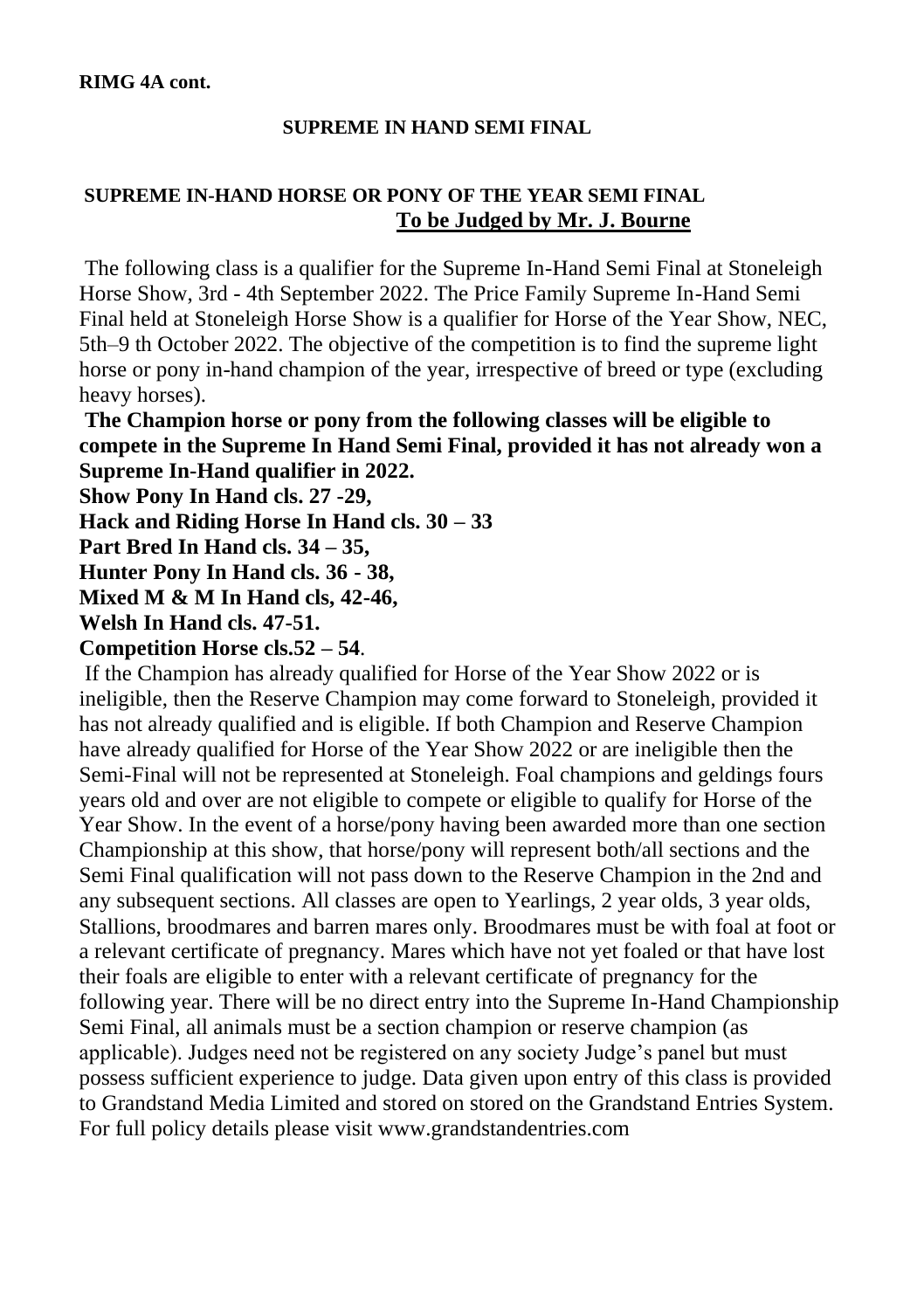# **RING 4 Not before 11.00pm. on Saturday**

#### **THE NPS/PICTON STUD M&M NOVICE RIDDEN NATIONAL CHAMPIONSHIP Judge: Mrs. J. James**

- **Class 59** New Forest and Connemara.
- **Class 60** Welsh C & D.<br> **Class 61** Fell. Highland
- **Class 61** Fell, Highland and Dales.<br> **Class 62** Dartmoor Exmoor and S
- **Class 62** Dartmoor, Exmoor, and Shetland.
- **Class 63** Welsh A and Welsh B.

Open to pure bred registered M  $\&$  M stallions, mares and geldings four years old or over. A pony is not eligible to compete if, before  $1<sup>st</sup>$  January in the current year, it has done any of the following:

i) Won an open affiliated mixed M&M Ridden class

ii) Qualifed for HOYS, RIHS or BSPS Lemeiux Open M&M Ridden Classes.

iii) If a pony qualifies for any of the above in its second year it is immediately denoviced and cannot enter the final

v) Qualified for the M&M Novice or Intermediate Ridden final at the NPS Summer Championship show (N.B. Ponies can compete as novices in this competition for two consecutive years provided they do not submit an entry to the final in the first year).

**Ponies must be shown in a snaffle bit**

**Championship - T1** 1st and 2nd prize winners from classes 59 - 63 to compete

# **THE NPS/DARGAVAL M&M YOUNG RIDDEN PONY NATIONAL CHAMPIONSHIP**

#### **Judge: Mrs. J. James**

**Class 64** All breeds – 4 years old. **Class 65** All breeds – 5 years old. **Class 66** All breeds – 6 years old.

.

Open to registered pure bred M&M stallions, mares and geldings four, five or six years old.

NPS/Corscaron Horse Essentials Home Produced Ridden Championship – wear white arm bands.

**Championship –**  $\text{F1}$  1<sup>st</sup> and  $2^{\text{nd}}$  prize winners from classes 64 - 66 to compete.

# **NPS/NICHOLLS FAMILY M&M Ridden Silver Medal Rosette Championship (SM-MMR)**

#### **To be judged by Mrs. J. James**

A Silver Medal Rosette is offered by the National Pony Society for the best registered pony owned by an **NPS Qualifying or Life** member in the NPS AFFILIATED M&M Ridden section Membership cards must be presented in the ring to receive the medal and/or the qualification.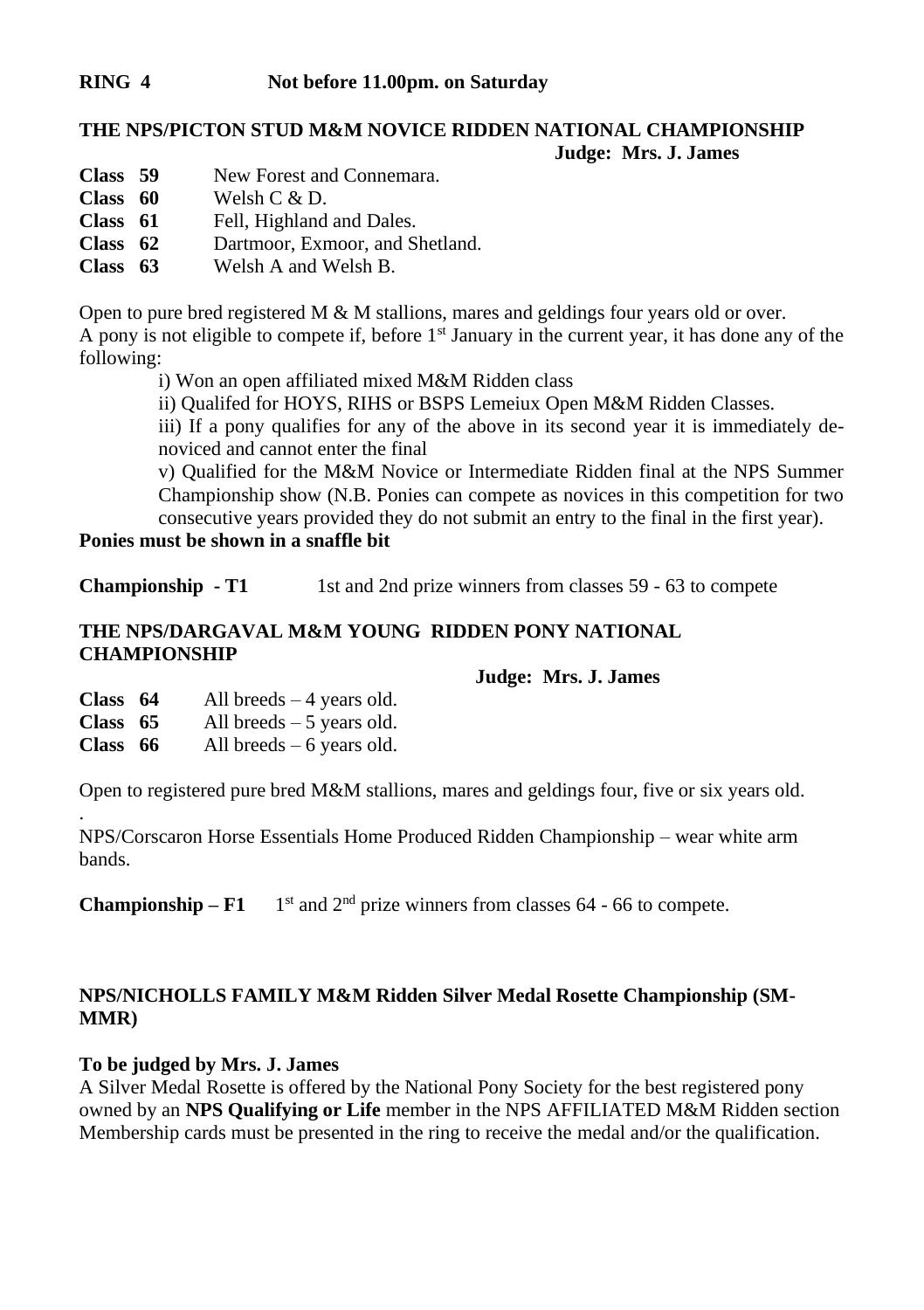# **THE NPS/THE KING'S HEAD M & M NOVICE LEADING REIN NATIONAL CHAMPIONSHIP**

## **Judge: Mrs. J. James**

**Class 67** Open to registered Dartmoor, Exmoor, Shetland, New Forest and Welsh Section A or B mares and geldings 4 years old or over not exceeding 122 cm. Riders must have attained their 3rd birthday but must not have attained their 9th birthday before 1st January in the current year. Ponies never to have won a first prize **of £10 or more** in Leading Rein classes or qualified for the NPS/Showing classics M&M Leading Rein Final before 1st January in current year. To be shown in a snaffle bit.

# **THE NPS/ BRYNDEFAID M & M NOVICE FIRST RIDDEN NATIONAL CHAMPIONSHIP**

**Class 68** Open to registered Dartmoor, Exmoor, Shetland, New Forest, Welsh Section A or B, mares and geldings four years old or over not exceeding 128 cm. Riders must have attained their 3rd birthday but not reached their 12th birthday before the 1st January in the current year. Pony never to have won a first prize **of £10 or more** in First Ridden classes or qualified for the NPS/Showing Classics M&M First Ridden Final before 1st January in current year.

**Championship - U1** 1st and 2nd prize winners from classes 67 - 68 to compete

# **TINY TOTS CLASSES**

# **Judge: Mrs. C. Scott**

**Class 69** MOUNTAIN & MOORLAND TINY TOTS LEAD REIN Registered Pure Bred Mare or Gelding 4 yrs. old or over, not exceeding 122cms. Riders must not have attained their 5<sup>th</sup> birthday before 1<sup>st</sup> January in the current year. **Class 70** MOUNTAIN & MOORLAND TINY TOTS FIRST RIDDEN. Registered Pure Bred Mare or Gelding 4 yrs. old or over, not exceeding 128cms. Riders must not have attained their 9<sup>th</sup> birthday before 1<sup>st</sup> January in the current year.

**Championship - V 1** 1st and 2nd prize winners from classes 69 - 70 to compete

# **N.C.P.A. REGISTERED RIDDEN M&M PONY**

# **Judge: Mrs. C. Scott**

#### **It is a condition of entry that ponies registration number is quoted on entry form. Pink card to be produced in the ring.**

- **Class 71** Registered Mountain and Moorland, Small Breeds 4 years old or over, any  **s**ex, registered with the N.C.P.A. to be shown under saddle
- **Class 72** Registered Mountain and Moorland, Large Breeds 4 years old or over, any  **s**ex, registered with the N.C.P.A. to be shown under saddle

**Class 73** Lead Rein or First Ridden, 4 years old or over, mare or gelding, not to Exceed 128cms . Riders 12 year old and under, registered with NCPA.

**Championship – W1** 1<sup>st</sup> and 2<sup>nd</sup> prize winners from classes 71 – 73 to compete Champion and reserve champion qualify for the Chairman's Cup Championship at the NCPA Pony of the year Show on 4<sup>th</sup> September 2022.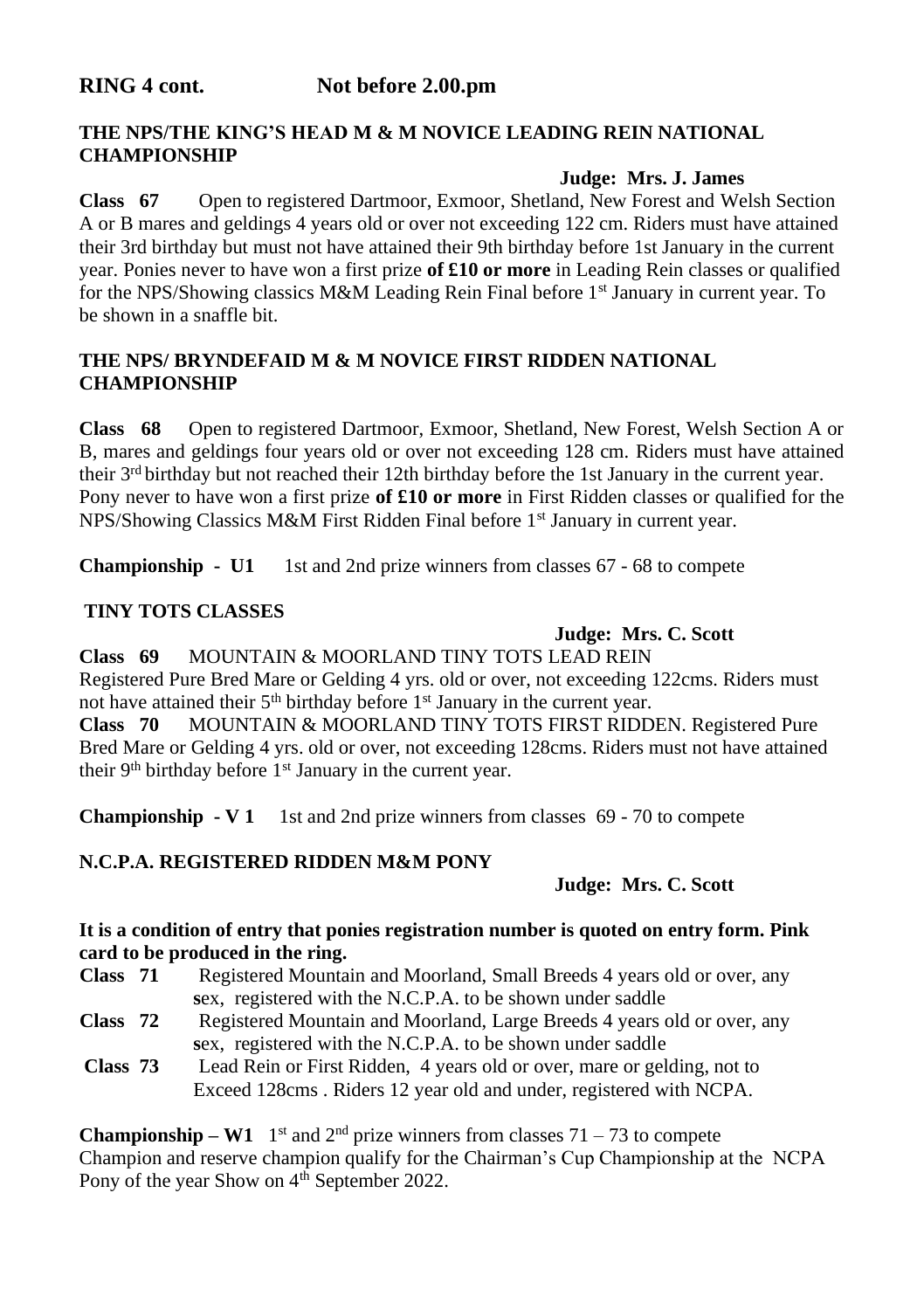# **HORSE OF THE YEAR SHOW RIDDEN PARTBRED PONY OF THE YEAR Judges: Perf. Mrs. S. Nicklin Conf. Miss. H. Cook**

# **Class 75**

This competition is open to stallions, mares or geldings 4 years old and over, registered within one or more of the following stud books:

- a) The partbred or anglo arab section of the Arab Horse Society with a minimum of 12.5% Arab blood.
- b) The partbred section of the Welsh Pony & Cob Stud Books with a minimum of 12.5% Welsh blood.
- c) The partbred section of the Dartmoor Pony Stud Book with a minimum of 12.5% Dartmoor blood.
- d) The partbred section of the British Connemara Stud Book with a minimum of 25% Connemara blood.
- e) The partbred section of the New Forest Pony Stud Book with a minimum of 25% New Forest blood.

Ponies must not exceed 148cm, a valid JMB number must be lodged with Grandstand Media Limited prior to entry in any qualifying round. A copy of the pony's passport, showing its registration or over stamping with either the AHS, WPCS, DPS, BCPS or NFPB&CS must be logged with Grandstand Media Ltd prior to entry in any qualifying round. Riders and Owners must be members of either NPS, UK Ponies and Horses UK Ponies and Horses, TSR, BSPS, CHAPS, AHS, WPCS, DPS, BCPS or NFPB&CS. Ponies must be shown plaited and in a coloured brow band. All riders must wear a dark coloured jacket.

This class will be run in accordance with the general rules as set out in the Horse of the Year Show rulebook, a copy of which can be downloaded from www.hoys.co.uk. This is also a qualifier for the NPS/Mole Valley Farmers Part Bred Ridden National Championship

# **This is a Horse of the Year Show Qualifier, all data given upon entry of this class is provided to Grandstand Media Limited and stored on the Grandstand Entries System. For full policy details please visi[t www.grandstandentries.com.](http://www.grandstandentries.com/)**

Marks will be awarded in the following way: Performance - 50 Marks Maximum Conformation, Movement & Quality – 50 Marks Maximum In the case of equality, the horse with the highest Performance mark will be deemed the winner. If there still be equality at this point, then the judges' decision will be final. This class is a qualifying class for Horse of the Year Show, NEC, Birmingham, 5th – 9h October 2020. Qualification will not pass below 5th Place. Qualification will be verified by the Horse of the Year Show office.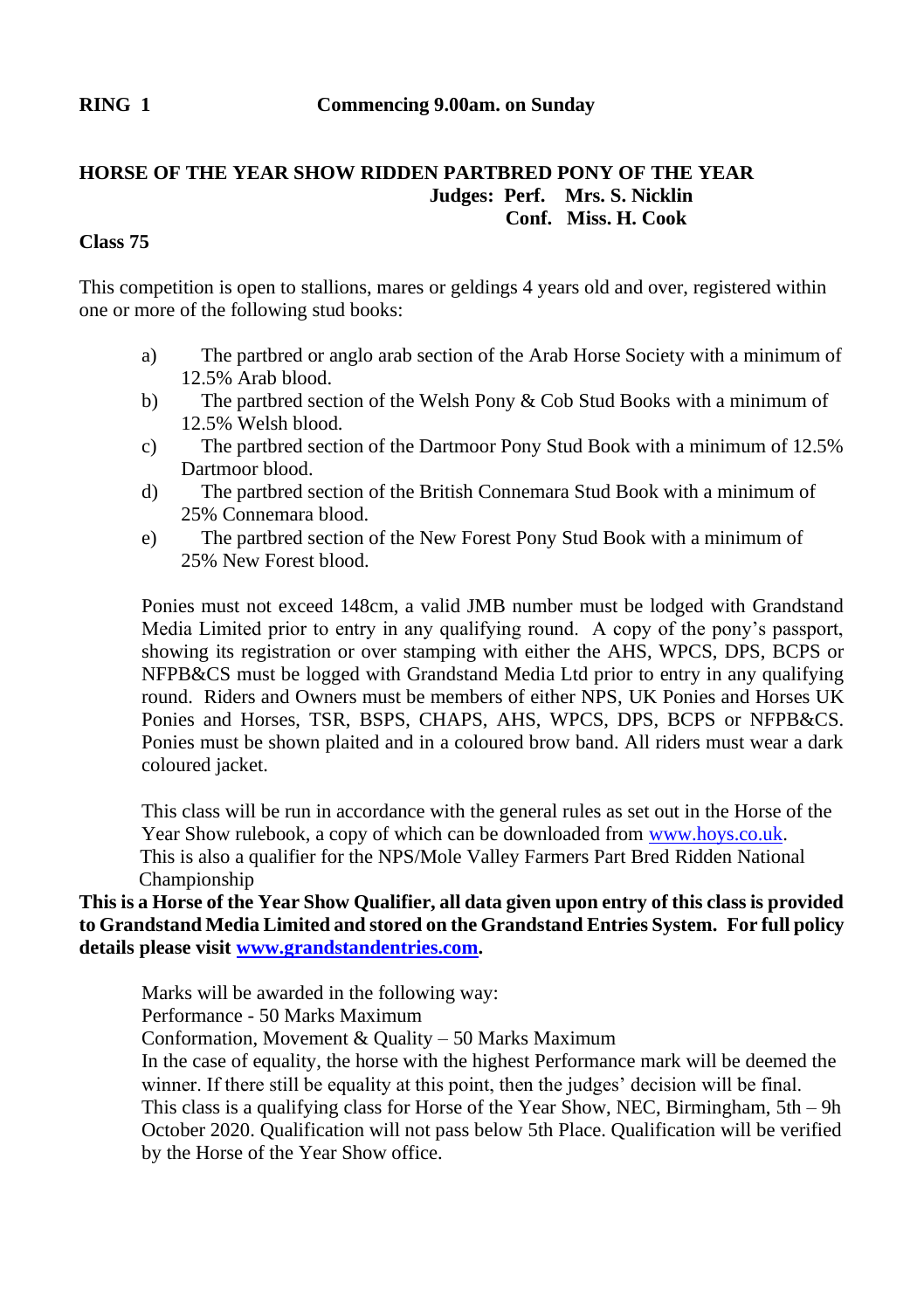# **HORSE OF THE YEAR SHOW BRITISH SHOW PONY SOCIETY CHILDREN'S RIDING PONY OF THE YEAR**

#### **Judges: Perf. Mrs. S. Curtis Conf. Mrs. S. Hughes**

This competition is open to ponies, four years old or over, mares and geldings. Ponies must be registered with either NPS, UK Ponies and Horses), TSR, or BSPS and a valid JMB number lodged with that society. Riders and Owners must be members of either NPS, UK Ponies and Horses UK Ponies and Horses, TSR, or BSPS.

This class will be divided into three sections as follows:

| Class 76 | <b>British Show Pony Society Children's Riding Pony - Ponies exceeding</b><br>138cm and not exceeding 148cm. Riders not to have attained their 17th<br>birthday before 1st January in the current year. |
|----------|---------------------------------------------------------------------------------------------------------------------------------------------------------------------------------------------------------|
| Class 77 | <b>British Show Pony Society Children's Riding Pony - Ponies exceeding</b><br>128cm and not exceeding 138cm. Riders not to have attained their 15th<br>birthday before 1st January in the current year. |
| Class 78 | <b>British Show Pony Society Children's Riding Pony - Ponies not exceeding</b><br>128cm. Riders not to have attained their 13th birthday before 1st January in<br>the current year.                     |

These classes will be run in accordance with the general rules as set out in the Horse of the Year Show rulebook, a copy of which can be downloaded fro[m www.hoys.co.uk.](http://www.hoys.co.uk/) 

**This is a Horse of the Year Show Qualifier, all data given upon entry of this class is provided to Grandstand Media Limited and stored on the Grandstand Entries System. For full policy details please visi[t www.grandstandentries.com.](http://www.grandstandentries.com/)**

Marks will be awarded in the following way:

Manners & Way of Going - 50 Marks Maximum

Conformation, Type & Freedom of Action - 50 Marks Maximum

In the case of equality, the pony with the highest Manners & Way of Going mark will be deemed the winner. If there is still equality at this point, then the judges' decision will be final.

This class is a qualifying class for Horse of the Year Show, NEC, Birmingham, 5th - 9th October 2022. Qualification will not pass below 5th Place. Qualification will be verified by the Horse of the Year Show office

**Championship - A1** 1st and 2nd prize winners from classes 76 - 78 compete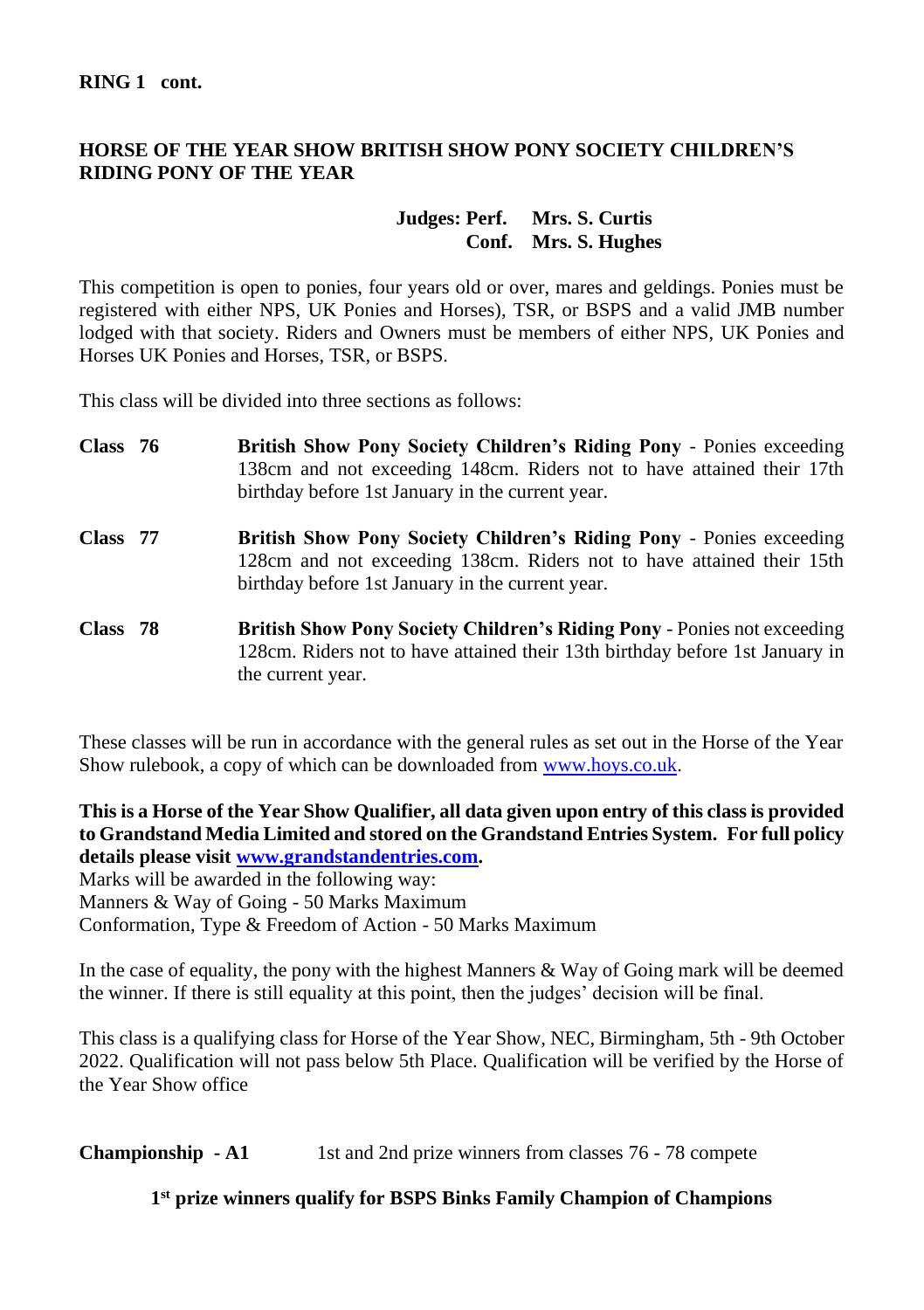#### **HORSE OF THE YEAR SHOW INTERMEDIATE SHOW HUNTER OF THE YEAR**

## **Judges: Perf. Miss H. Cook Conf. Mrs. S. Curtis**

#### **Class 79**

This competition is open to mares or geldings 4 years old and over. Animals must exceed 148cm but not exceeding 158cm. Riders not to have attained their 25th birthday before 1st January in the current year. Horses must be registered with either NPS, UK Ponies and Horses, TSR, or BSPS and a valid JMB number lodged with that society. Riders and Owners must be members of either NPS, UK Ponies and Horses, TSR, or BSPS.

This class will be run in accordance with the general rules as set out in the Horse of the Year Show rulebook, a copy of which can be downloaded fro[m www.hoys.co.uk.](http://www.hoys.co.uk/) 

**This is a Horse of the Year Show Qualifier, all data given upon entry of this class is provided to Grandstand Media Limited and stored on the Grandstand Entries System. For full policy details please visi[t www.grandstandentries.com.](http://www.grandstandentries.com/)**

Marks will be awarded in the following way:

Manners & Way of Going - 50 Marks Maximum

Conformation, Type & Freedom of Action - 50 Marks Maximum

In the case of equality, the horse with the highest Manners  $&$  Way of Going mark will be deemed the winner. If there is still equality at this point, then the judges' decision will be final.

This class is a qualifying class for Horse of the Year Show, NEC, Birmingham, 5th - 9th October 2022. Qualification will not pass below 5th Place. Qualification will be verified by the Horse of the Year Show office.

 **……………………………………………………………………………….**

 **Come to the NPCA PONY OF THE YEAR SHOW on Sunday 4th September 2022 at Warren Farm, Formby.**

**All Champions and Reserve Champions** at this show will receive **GOLDEN TICKETS**  (which upon becoming an NCPA member) allow entry to the **GOLDEN TICKET IN HAND AND RIDDEN SUPREME CHAMPIONSHIPS** at the **NPCA Pony of the Year Show.**  (Entry is free when entering another class at the show.)

**Prize money at the final will be: -**

**1 st £500, 2nd £300, 3rd £100, 4th £50, 5th £25, 6th £25**

 **…………………………………………………………………………………**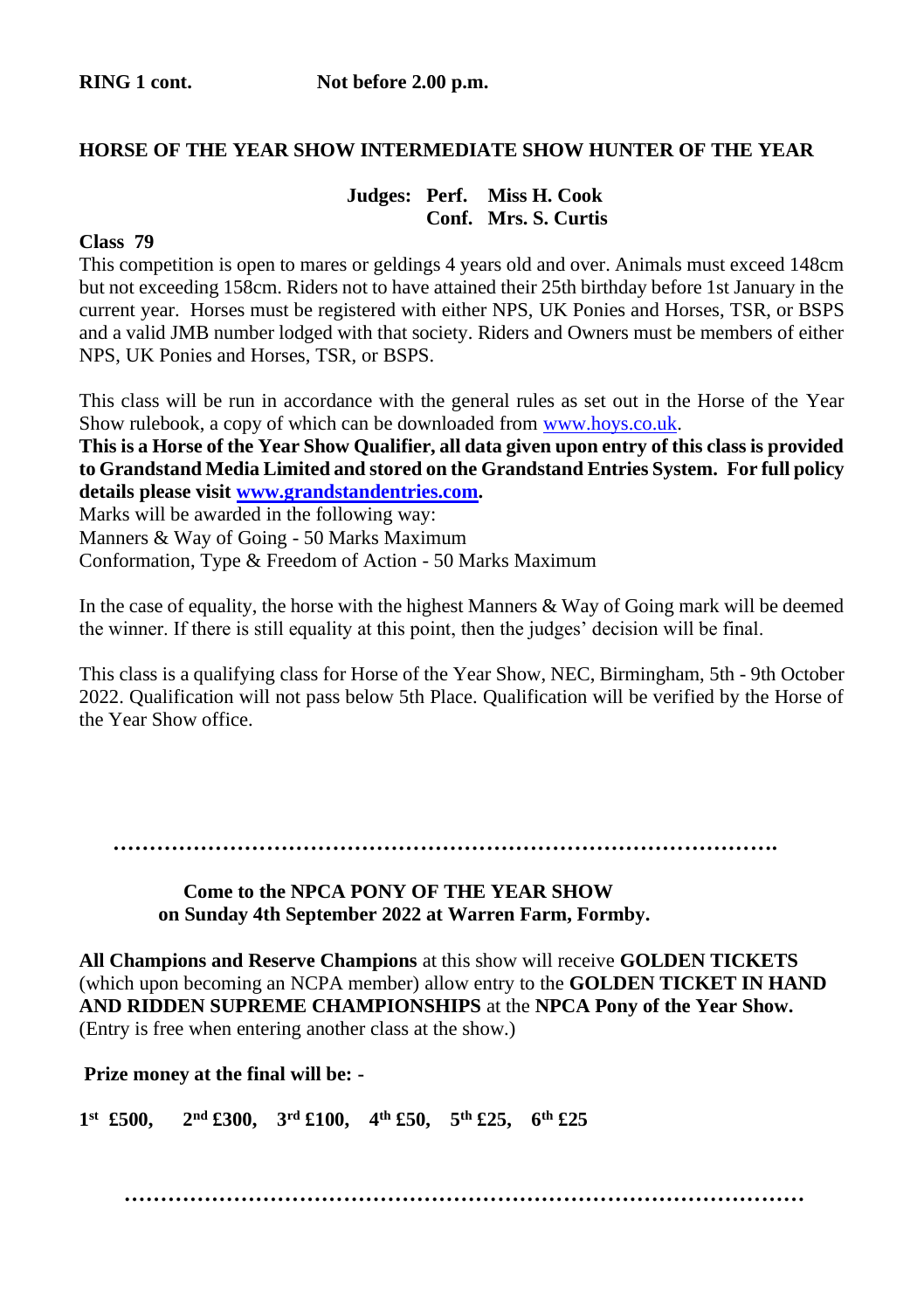# **RING 2 cont.**

.

# **HORSE OF THE YEAR SHOW INTERMEDIATE SHOW RIDING TYPE OF THE YEAR**

# **Judges: Perf. Miss. H. Cook Conf. Mrs. S. Curtis**

This competition is open to mares or geldings, 4 years old and over. Riders not to have attained their 25th birthday before 1st January in the current year. Horses must be registered with either NPS, UK Ponies and Horses TSR, or BSPS and a valid JMB number lodged with that society. Riders and Owners must be members of either NPS, UK Ponies and Horses, TSR, or BSPS.

This class will be divided into two sections as follows:

.

| <b>Class</b> | -80  | <b>Intermediate Show Riding Type -Mare or</b><br>gelding exceeding 146cm but not exceeding 153cm.  |
|--------------|------|----------------------------------------------------------------------------------------------------|
| <b>Class</b> | - 81 | <b>Intermediate Show Riding Type - Mare or</b><br>gelding exceeding 153cm but not exceeding 158cm. |

These classes will be run in accordance with the general rules as set out in the Horse of the Year Show rulebook, a copy of which can be downloaded fro[m www.hoys.co.uk.](http://www.hoys.co.uk/) 

**This is a Horse of the Year Show Qualifier, all data given upon entry of this class is provided to Grandstand Media Limited and stored on the Grandstand Entries System. For full policy details please visi[t www.grandstandentries.com.](http://www.grandstandentries.com/)**

Marks will be awarded in the following way: Manners & Way of Going - 50 Marks Maximum Conformation, Type & Freedom of Action - 50 Marks Maximum

In the case of equality, the horse with the highest Manners  $\&$  Way of Going mark will be deemed the winner. If there is still equality at this point, then the judges' decision will be final.

This class is a qualifying class for Horse of the Year Show, NEC, Birmingham, 5th - 9th October 2022. Qualification will not pass below 5th Place. Qualification will be verified by the Horse of the Year Show office.

**Championship – B1** 1st and 2nd from classes 79 - 81 to compete.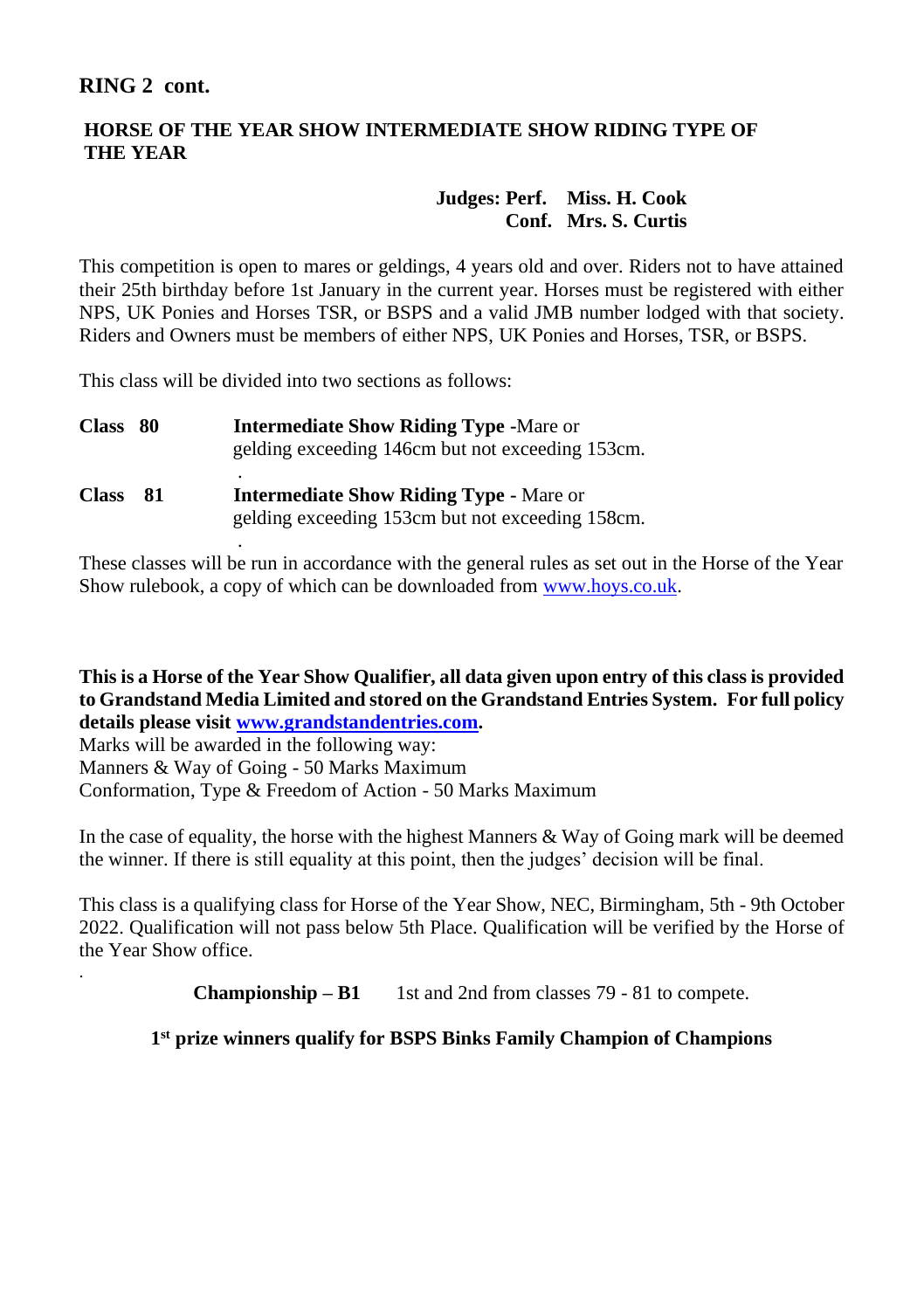# **RING 2 Commencing at 9.00am. on Sunday**

# **THE BSPS LEAD REIN PONY OF HUNTER TYPE OF THE YEAR**

 **Judge: Mrs. L. J. Marsden**

**Class 82** Mare or Gelding 4 years old and over, not exceeding 122cms. suitable to be ridden by rider not to have attained their 9<sup>th</sup> birthday before 1st January in the current year.

# **HORSE OF THE YEAR SHOW MINI SHOW PONY OF THE YEAR Judge: Mrs. L. J. Marsden**

This competition is open to mares and geldings four years old or over. Ponies must be registered with either NPS, UK Ponies and Horses, TSR, or BSPS and a valid JMB number lodged with that society. Riders and Owners must be members of either NPS, UK Ponies and Horses, TSR, or **BSPS**.

This class will be divided into two sections as follows:

- **Class 83 First Ridden** Ponies not exceeding 122cm. Riders must have attained their 3rd birthday by the day of the competition and not to have attained their 10th birthday before 1st January in the current year.
- **Class 84 Lead Rein** Ponies not exceeding 122cm. Riders must have attained their 3rd birthday by the day of the competition and not to have attained their 8th birthday before 1st January in the current year.

These classes will be run in accordance with the general rules as set out in the Horse of the Year Show rulebook, a copy of which can be downloaded from www.hoys.co.uk.

**This is a Horse of the Year Show Qualifier, all data given upon entry of this class is provided to Grandstand Media Limited and stored on the Grandstand Entries System. For full policy details please visi[t www.grandstandentries.com.](http://www.grandstandentries.com/)**

Marks will be awarded in the following way: Manners & Way of Going - 50 Marks Maximum Conformation, Type & Freedom of Action - 50 Marks Maximum

In the case of equality, the pony with the highest Manners  $\&$  Way of Going mark will be deemed the winner. If there is still equality at this point, then the judges' decision will be final.

This class is a qualifying class for Horse of the Year Show, NEC, Birmingham, 5th - 9th October 2022. Qualification will not pass below 5th Place. Qualification will be verified by the Horse of the Year Show office.

**Championship - C1** 1st and 2nd prize winner from classes 83 - 84 to compete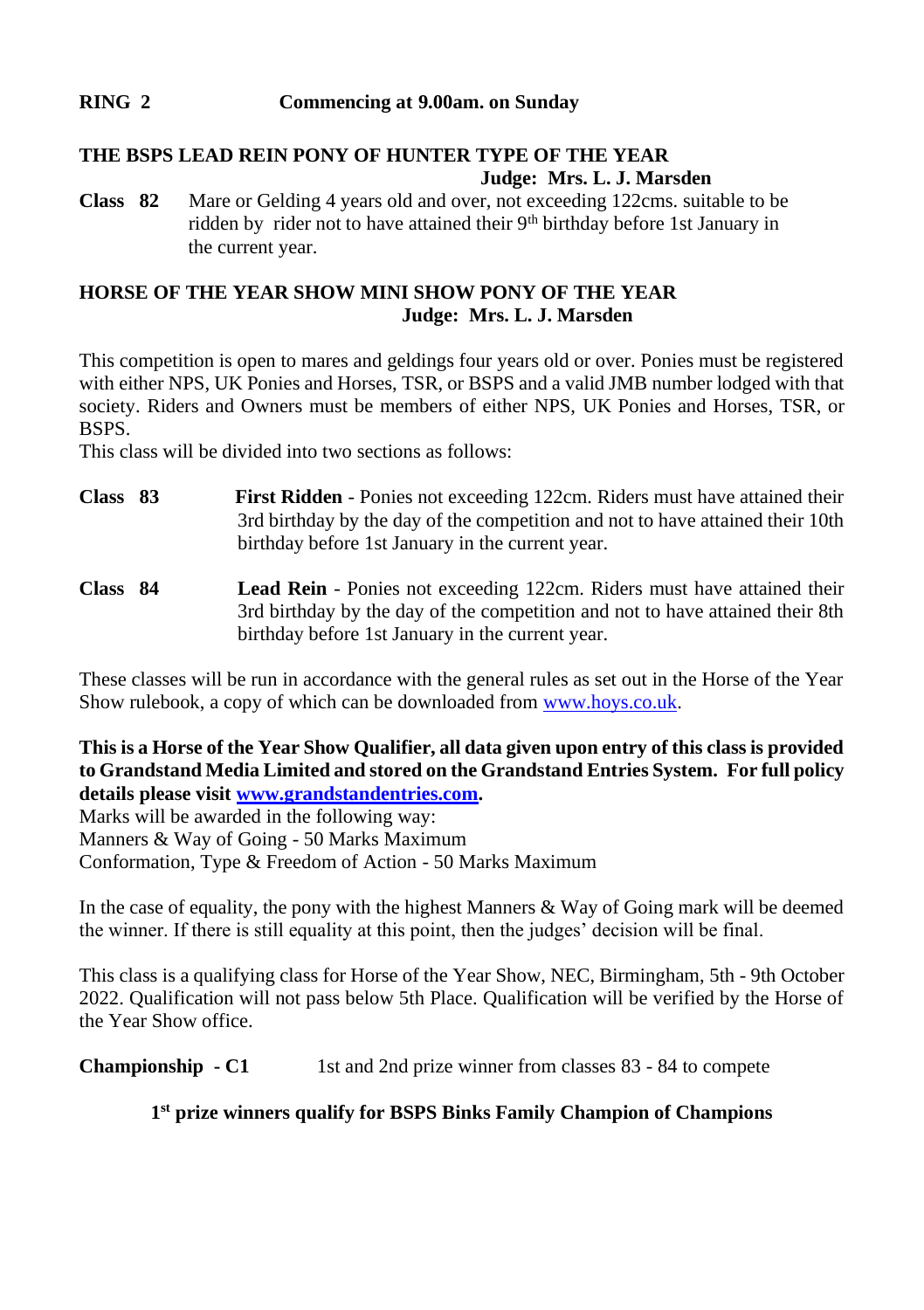RING 2 cont. Not before 1.00pm.

# **HORSE OF THE YEAR SHOW THE BINKS FAMILY SHOW HUNTER PONY OF THE YEAR**

# **Judges: Perf. Mrs. L. J. Marsden Conf. Mr. J. Bourne**

This competition is open to mares and geldings four years old or over. Ponies must be registered with either NPS, UK Ponies and Horses, TSR, or BSPS and a valid JMB number lodged with that society. Riders and Owners must be members of either NPS, UK Ponies and Horses, TSR, or BSPS.

This class is divided into four sections as follows:

| Class 85 | The Binks Family Show Hunter Pony - Ponies not exceeding 122cm.<br>Riders not to have attained their 12th birthday before 1st January<br>in the current year.                            |
|----------|------------------------------------------------------------------------------------------------------------------------------------------------------------------------------------------|
| Class 86 | <b>The Binks Family Show Hunter Pony - Ponies exceeding 122cm and not</b><br>exceeding 133cm. Riders not to have attained their 14th birthday before<br>1st January in the current year. |
| Class 87 | <b>The Binks Family Show Hunter Pony - Ponies exceeding 133cm</b><br>and not exceeding 143cm. Riders not to have attained their 17th birthday<br>before 1st January in the current year. |
| Class 88 | <b>The Binks Family Show Hunter Pony - Ponies exceeding 143cm and</b><br>not exceeding 153cm. Riders not to have attained their 20th birthday<br>before 1st January in the current year. |

These classes will be run in accordance with the general rules as set out in the Horse of the Year Show rulebook, a copy of which can be downloaded fro[m www.hoys.co.uk.](http://www.hoys.co.uk/) 

**This is a Horse of the Year Show Qualifier, all data given upon entry of this class is provided to Grandstand Media Limited and stored on the Grandstand Entries System. For full policy details please visi[t www.grandstandentries.com.](http://www.grandstandentries.com/)**

Marks will be awarded in the following way: Manners & Way of Going - 50 Marks Maximum Conformation, Type & Freedom of Action - 50 Marks Maximum

In the case of equality, the pony with the highest Manners  $&$  Way of Going mark will be deemed the winner. If there is still equality at this point, then the judges' decision will be final.

This class is a qualifying class for Horse of the Year Show, NEC, Birmingham, 5th - 9th October 2022. Qualification will not pass below 5th Place. Qualification will be verified by the Horse of the Year Show office.

**Championship - D1** 1st and 2nd prize winners from classes 85 - 88 compete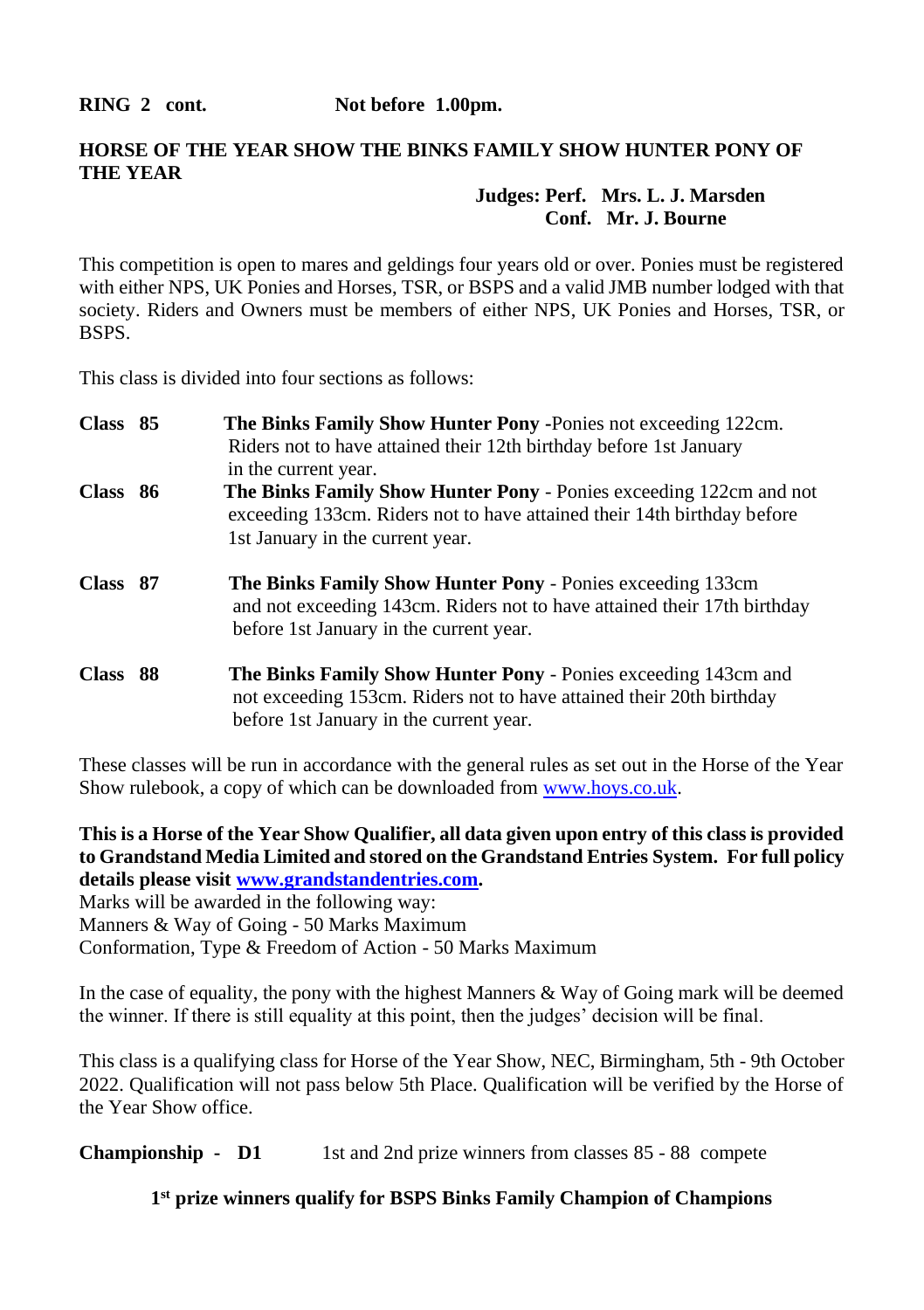# **HORSE OF THE YEAR SHOW WESTOWN STUD WORKING HUNTER OF THE YEAR**

#### **Judge: Mr. P. Cook**

# **Class 89**

This competition is for Working Hunters, any weight, mares, geldings or stallion (competing stallions must have a red, white and blue ribbon displayed in their tail) four years old or over, exceeding 148cm, to be ridden. Any horse which has qualified as a Grade A Show Jumper or Advanced Event Horse as at  $1<sup>st</sup>$  January in the current year is not eligible to compete in Working Hunter classes. Riders must be 15 years or over. Registration numbers must be quoted on entry form. All Riders, Owners and Producers must be Members of the British Show Horse Association. Horses must be registered with the British Show Horse Association.

Fences will not exceed 1.14m (3ft 9ins) in height, there should be a minimum of 8 fences and a maximum of 12 fences. The course must contain a combination and should contain a water tray. This class will be judged in two parts. Part One (Jumping) will be judged first, without a jumpoff. All clear rounds and any other horses the judges may require will go forward to the next part. A rider can ride up to two horses in the jumping phase but then must select only one horse to take forward into the ride and conformation section if so required (no change of rider is allowed). This class will be run in accordance with the general rules as set out in the Horse of the Year Show rulebook, a copy of which can be downloaded fro[m www.hoys.co.uk.](http://www.hoys.co.uk/) 

**This is a Horse of the Year Show Qualifier, all data given upon entry of this class is provided to Grandstand Media Limited and stored on the Grandstand Entries System. For full policy details please visi[t www.grandstandentries.com.](http://www.grandstandentries.com/)**

| Marks must be awarded in the following way: |                 |
|---------------------------------------------|-----------------|
| <b>PHASE I</b>                              |                 |
| (60 MARKS)                                  |                 |
| A: JUMPING POINTS                           | <b>40 MARKS</b> |
| <b>B: STYLE WHILE JUMPING</b>               | 20 MARKS        |
| PHASE II                                    |                 |
| (40 MARKS)                                  |                 |
| <b>C: CONFORMATION</b>                      | 20 MARKS        |
| D: RIDE                                     | 20 MARKS        |
|                                             |                 |

In the event of equality the CONFORMATION MARK from Phase II will take precedence, followed by the RIDE MARK, and then the STYLE MARK.

This class is a qualifying class for Horse of the Year Show, NEC, Birmingham, 5th - 9th October 2022. Qualification will not pass below 3rd place, with the exception of the BSHA National Championship show. Qualification will be verified by the Horse of the Year Show office.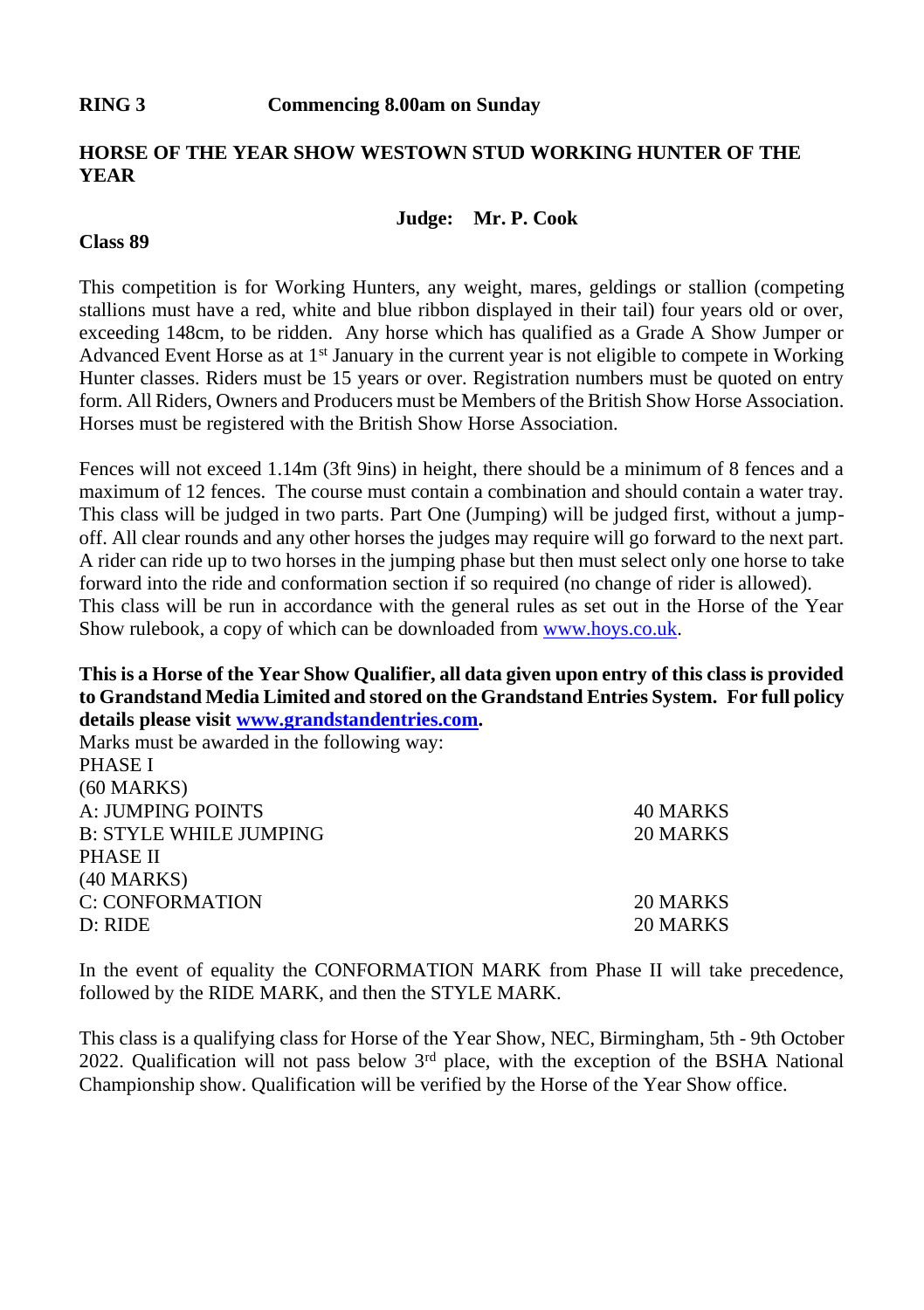# **HORSE OF THE YEAR SHOW NATIONAL PONY SOCIETY/MOLE VALLEY FARMERS WORKING HUNTER PONY OF THE YEAR**

| Judges: Mrs. S. Nicklin | Classes 90 & 92 Perf. Classes 91 & 93 Conf. |  |
|-------------------------|---------------------------------------------|--|
| Mr. P. Cook             | Classes 90 & 92 Conf. Classes 91 & 93 Perf. |  |

This competition is open to mares and geldings, four years old or over. Ponies must be registered with either NPS, UK Ponies and Horses, TSR, or BSPS and a valid JMB number lodged with that society. Riders and Owners must be members of either NPS, UK Ponies and Horses, TSR, or BSPS.

This class is divided into four sections as follows:

| Class 90 | National Pony Society/ Mole Valley Farmers Working Hunter Pony -<br>Intermediates exceeding 148cm and not exceeding 158cm, Riders not to have<br>attained their 25th birthday before 1st January in the current year. |
|----------|-----------------------------------------------------------------------------------------------------------------------------------------------------------------------------------------------------------------------|
| Class 91 | National Pony Society/ Mole Valley Farmers Working Hunter Pony -<br>Ponies exceeding 143cm and not exceeding 153cm. Riders not to have<br>attained their 20th birthday before 1st January in the current year.        |
| Class 92 | National Pony Society/ Mole Valley Farmers Working Hunter Pony -<br>Ponies exceeding 133cm and not exceeding 143cm. Riders not to have<br>attained their 17th birthday before 1st January in the current year.        |
| Class 93 | National Pony Society/ Mole Valley Farmers Working Hunter Pony -<br>Ponies not exceeding 133cm. Riders not to have attained their 14th birthday<br>before 1st January in the current year.                            |

These classes will be run in accordance with the general rules as set out in the Horse of the Year Show rulebook, a copy of which can be downloaded fro[m www.hoys.co.uk.](http://www.hoys.co.uk/) 

**This is a Horse of the Year Show Qualifier, all data given upon entry of this class is provided to Grandstand Media Limited and stored on the Grandstand Entries System. For full policy details please visi[t www.grandstandentries.com.](http://www.grandstandentries.com/)**

| 50 MARKS |
|----------|
| 20 MARKS |
|          |
| 20 MARKS |
| 10 MARKS |
|          |

**Championship – E1** 1st and 2nd prize winners from Classes 90 -93 to compete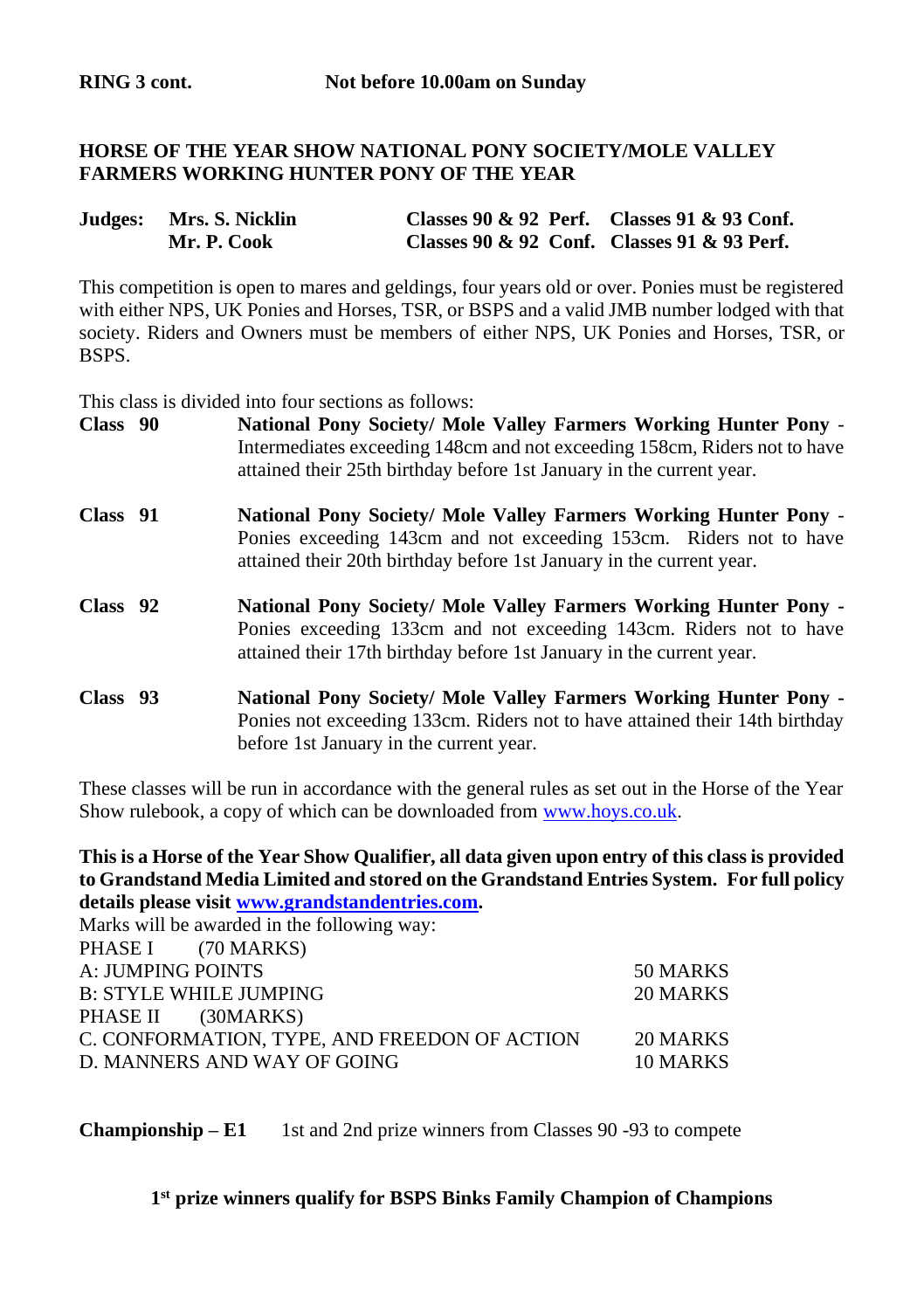**RING 3 cont. Not before 1.00 p.m.**

## **NURSERY & CRADLE STAKES Judges: Perf. Mrs. S. Stockley-Bridges Conf. Mrs .S. Hughes**

**Class 94 THE BSPS CRADLE STAKES**, mare or gelding, 4 years old or over, not exceeding 122cms. Riders not to have attained their 11th birthday before the 1st January in the current year.

**Class 95 THE BSPS NURSERY STAKES**, mare or gelding, 4 years old or over, not exceeding 133cms. Riders not to have attained their  $12<sup>th</sup>$  birthday before 1<sup>st</sup> January in the current year.

**Championship – F1** 1st and 2nd prize winners from Classes 94 - 95 compete

**1 st prize winners qualify for BSPS White Company Mini WHP Champion of Champions.** 

# **NOVICE W.H.P. / INTERMEDIATE WH. CLASSES**

**.**

# **Judges: Perf. Mrs. S. Hughes Conf. Mrs. S. Stockley-Bridges**

**Class 96 THE BSPS NOVICE WORKING HUNTER PONY**, mare or gelding, 4 years old or over, not exceeding 133 cms. Riders not to have attained their 14th birthday before 1st January in the current year.

**Class 97 THE BSPS NOVICE WORKING HUNTER PONY**, mare or gelding, 4 years old or over, exceeding 133 cms but not exceeding 143cms. Riders not to have attained their 17th birthday before 1st January in the current year.

**Class 98 THE BSPS NOVICE WORKING HUNTER PONY**, mare or gelding, 4 years old or over, exceeding 143 cms but not exceeding 153cms. Riders not to have attained their 20th birthday before 1st January in the current year.

**Class 99 THE B.S.P.S. NOVICE INTERMEDIATE WORKING HUNTER** Mare or gelding, 4 years old or over, exceeding 148 cms but not exceeding 158cms. Riders not to have attained their 25th birthday before 1st January in the current year

**Championship - G1** 1st and 2nd prize winners from Classes 96 - 99 to compete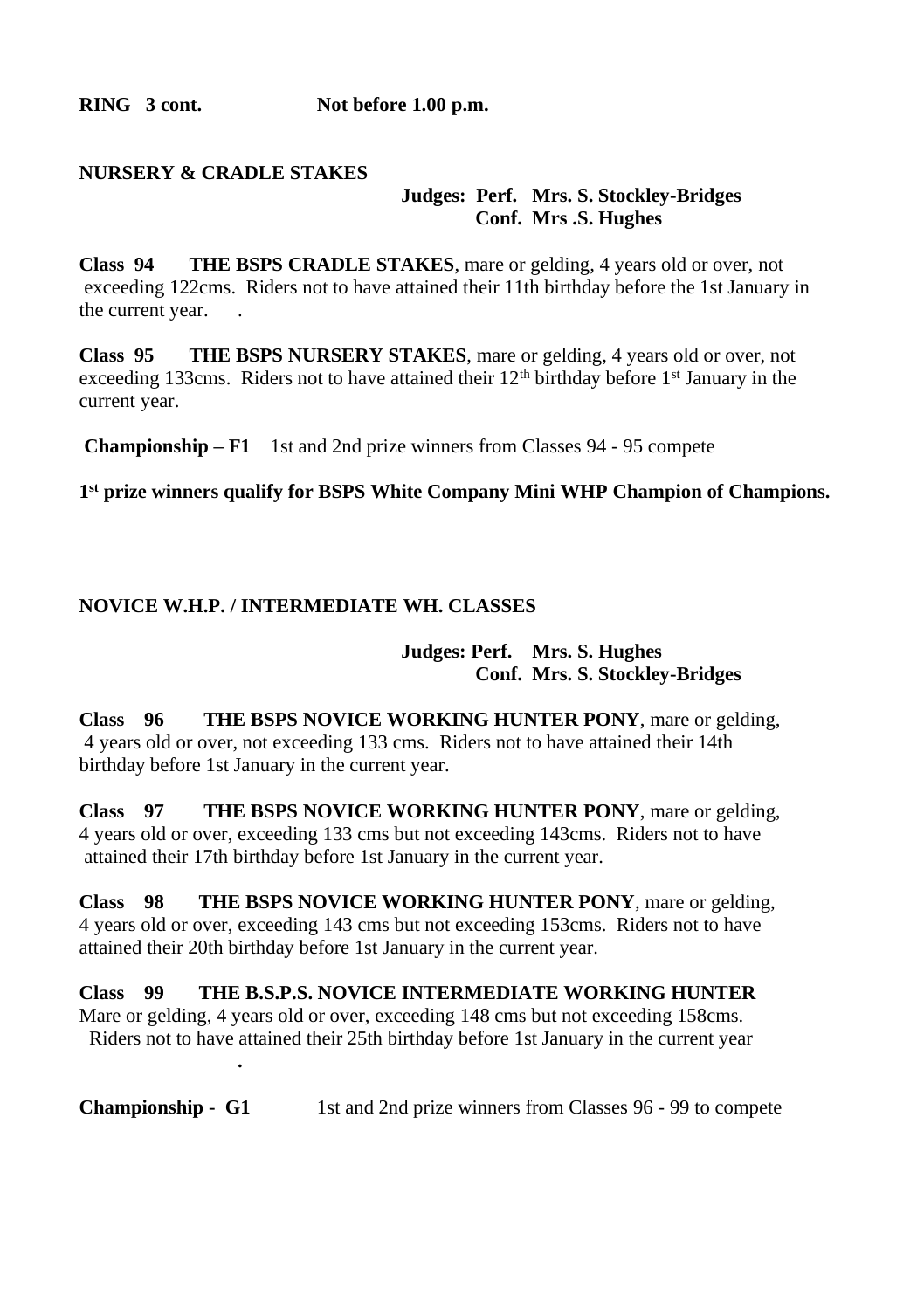# **RING 4 Commencing at 9.00am. on Sunday**

### **NOVICE INTERMEDIATE SHOW HUNTER or SHOW RIDING TYPE**

**Judge : Miss E. Hughes**

**Class 100** Mare or gelding 4 years old and, exceeding 146cms. But not exceeding 158cms. Suitable to be ridden by a rider not to have attained their 25<sup>th</sup> birthday before 1<sup>st</sup> January in the current year.

#### **NOVICE SHOW HUNTER PONIES** Judge : Miss E. Hughes

**Class 101 THE BSPS NOVICE PONY OF SHOW HUNTER TYPE**, mare or gelding, 4years old or over ,not exceeding 122cms. Suitable to be ridden by a rider not to have attained their 12<sup>th</sup> birthday before 1st January in the current year.

**Class 102 THE BSPS NOVICE PONY OF SHOW HUNTER TYPE**, mare or gelding, 4 years old or over, exceeding 122cms but not exceeding 133 cms. Suitable to be ridden by a rider not to have attained their 14<sup>th</sup> birthday before 1st January in the current year.<br>Class 103 THE BSPS NOVICE PONY OF SHOW HUNTER TYPE, mare or THE BSPS NOVICE PONY OF SHOW HUNTER TYPE, mare or gelding, 4years old or over, exceeding 133cms but not exceeding 143 cms. Suitable to be ridden by a rider not to have attained their 17<sup>th</sup> birthday before 1st January in the current year. **Class 104 THE BSPS NOVICE PONY OF SHOW HUNTER TYPE**, mare or gelding, 4years old, exceeding 143cms. but not exceeding 153cms. Suitable to be ridden by a rider not to have attained their 20<sup>th</sup> birthday before 1st January in the current year.

**Championship - H1** 1st and 2nd prize winners from classes 101 - 104 compete.

**Not before 11.00am.** 

**RIDDEN HORSES Judge: Mrs. S. Stockley-Bridges**

**The judge WILL NOT ride exhibits in these classes**

**Classes 105 – 108 are qualifiers for BHSA Rising Star Finals at The BHSA National Championships in September. The two highest placed not already qualified combinations in each class will qualify. Qualification is open to amateur riders, 15yrs and over, members or non members of the BHSA who have not competed at RHIS (excluding BHSA Amateur classes pre-2022) or at HOYS (excluding Search for a Star).**

| Class 105   | <b>HUNTER</b> Mare or Gelding, 4 years old or over, exceeding |
|-------------|---------------------------------------------------------------|
|             | 148 cms. Rider any age.                                       |
| Class $106$ | <b>COB</b> Mare or Gelding, 4 years old or over, exceeding    |
|             | 148 cms. Rider any age                                        |
| Class 107   | <b>HACK</b> Mare or Gelding, 4 years old or over, exceeding   |
|             | 148 cms. and not exceeding 160 cms. Rider any age             |
| Class 108   | <b>RIDING HORSE</b> Mare or Gelding, 4 years old or over      |
|             | Exceeding 148cms. Riders any age.                             |
| Class 109   | <b>PART BRED HORSE</b> exceeding 14.2cms. Rider any age.      |
|             |                                                               |

**Championship – J1** 1st and 2nd prize winners from Classes 105 - 109 to compete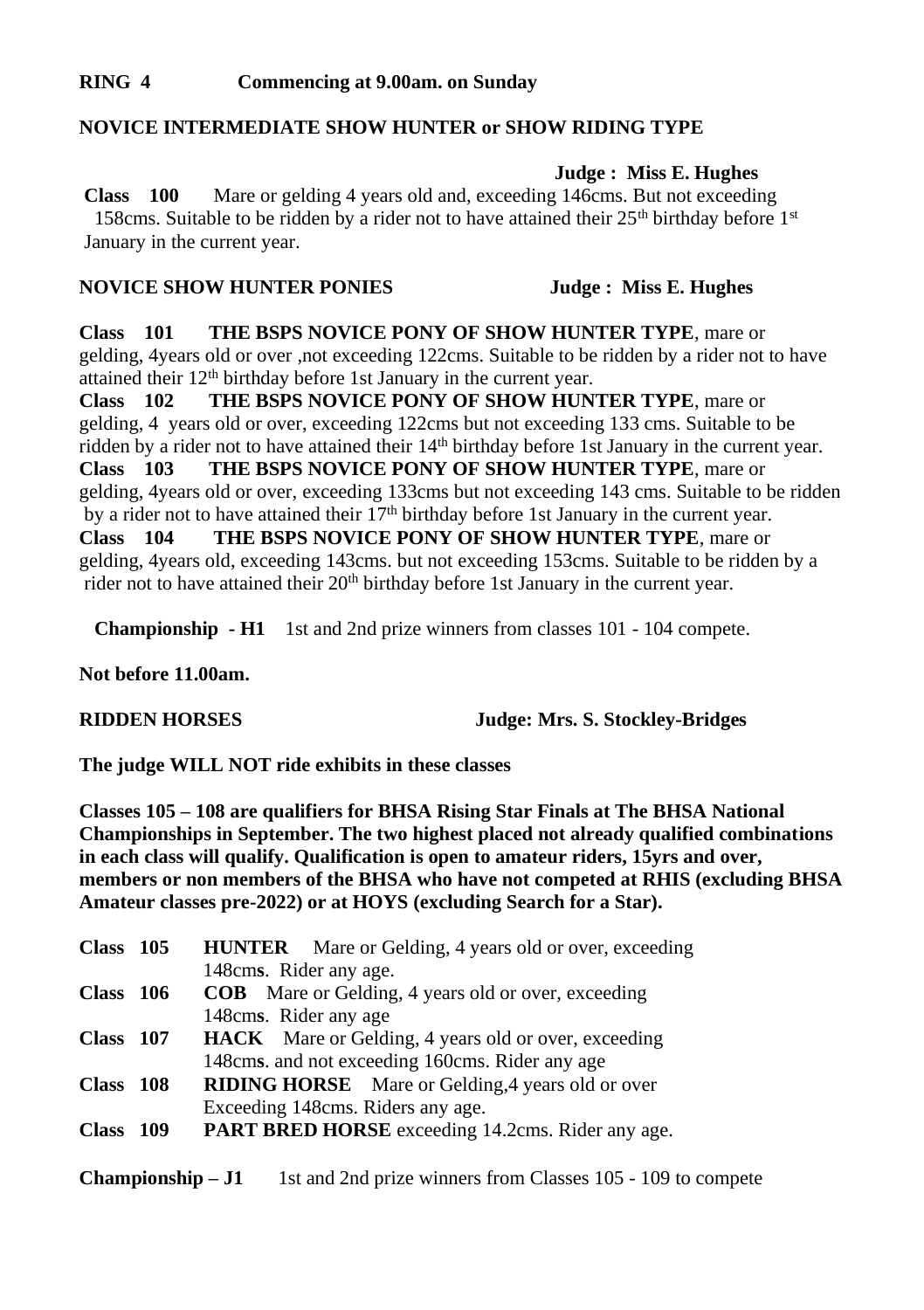# **NOVICE SHOW PONIES AND TINY TOTS**

# **Judge : Miss E. Hughes**

**Class 110 THE BSPS NOVICE SHOW PONY**, mare or gelding, 4 years old or over not exceeding 138cms not exceeding 148cms. Suitable to be ridden by a rider not to have attained their 17<sup>th</sup> birthday before 1st January in the current year.

**Class 111 THE BSPS NOVICE SHOW PONY**, mare or gelding, 4 years old or over, exceeding 128 cms, but not exceeding 138cms. Suitable to be ridden by a rider not to have attained their 15th birthday before 1st January in the current year.

**Class 112 THE BSPS NOVICE SHOW PONY,** mare or gelding, 4 years old or over, not exceeding 128cms. Suitable to be ridden by a rider not to have attained their 13th birthday before the1st January in the current year

**Championship - K1** 1st and 2nd prize winners from classes 110–112 compete.

**Class 113 THE BSPS TINY TOTS LEAD REIN** mare or gelding 4 years old and over, not exceeding 122cms. Suitable to be ridden by a rider not to have attained their 5th birthday before 1st January in the current year.

**Class 114 THE BSPS TINY TOTS FIRST RIDDEN**, mare or gelding 4 years old and over, not exceeding 122cms. Suitable to be ridden by a rider not to have attained their 8th birthday before 1st January in the current year.

**Championship - L1** 1st and 2nd prize winners from classes 113 - 114 compete.

# **N.C.P.A. REGISTERED RIDDEN HORSE / PONY Judge: Miss. E. Hughes**

# **It is a condition of entry that ponies registration number is quoted on entry form. Pink card to be produced in the ring.**

| Class $115$ | Pony or Light Horse, 4 years old or over, any sex, non M&M.                |
|-------------|----------------------------------------------------------------------------|
|             | registered with the N.C.P.A. to be shown under saddle not exceeding 148cms |
| Class $116$ | Pony or Light Horse, 4 years old or over, any sex, non M&M.                |
|             | registered with the N.C.P.A. to be shown under saddle, exceeding 148cms.   |
| Class 117   | Lead Rein or First Ridden, 4 years old or over, mare or gelding, not to    |
|             | exceed 128cms. Riders 12 year old and under, registered with NCPA.         |

**Championship – M1** 1  $1<sup>st</sup>$  and  $2<sup>nd</sup>$  prize winners from classes  $116 - 117$  to compete.

Champion and reserve champion qualify for the Chairman's Cup at the NCPA Pony of the year Show on 4<sup>th</sup> September 2022.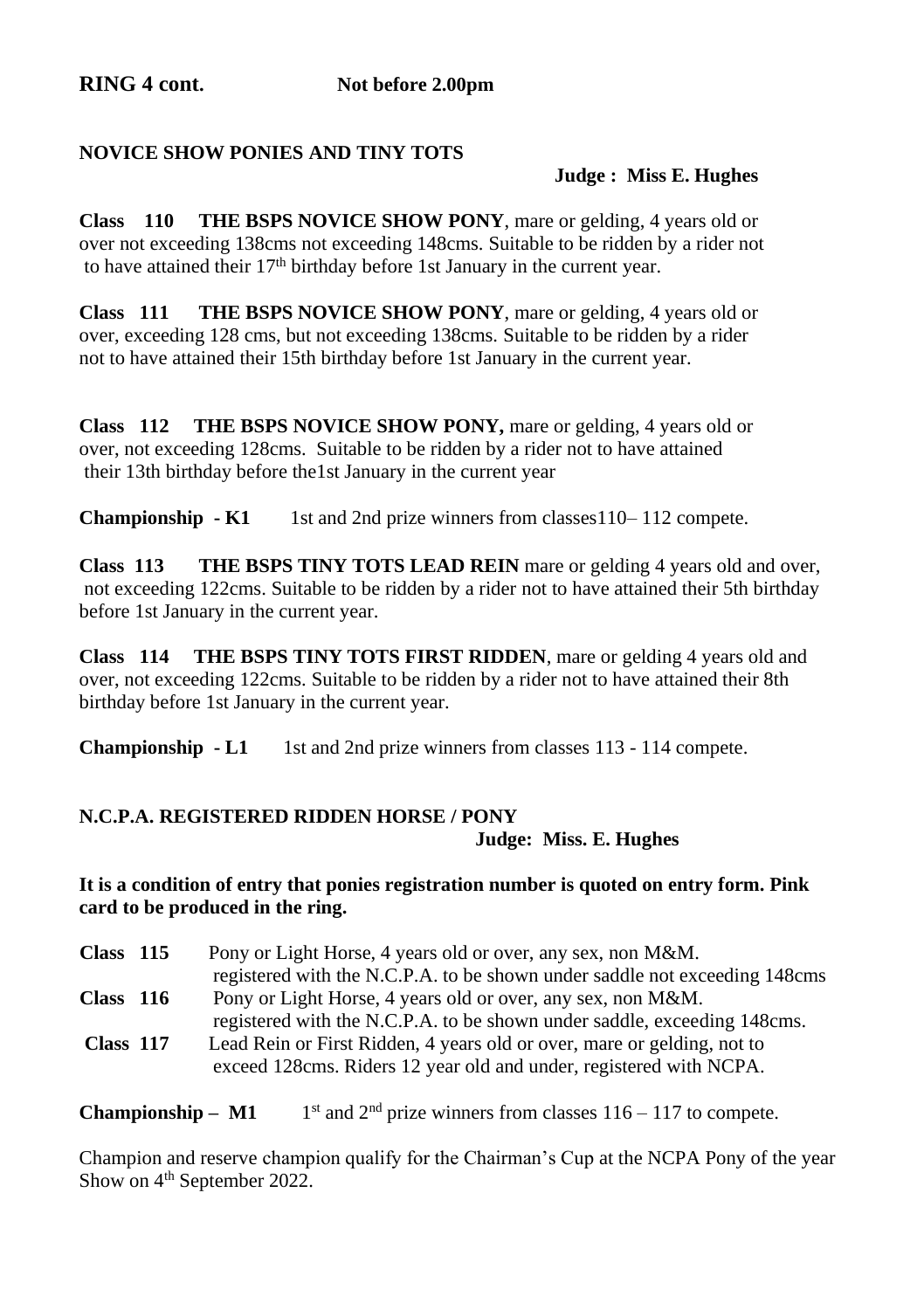# **RULES**

- 1 The Judge's decision is final.<br>2 The committee accent no resp
- The committee accept no responsibility whatsoever for loss, injury or damage to any person or their property whilst on the Showground.
- 3 NO nomination or substitute entries will be accepted.
- 4 NO entry fee will be refunded. In the event of cancellation of the event a percentage may be refunded, but the remainder will be retained to cover administration.
- 5 The Committee reserve the right to amend the schedule and to refuse entries at their discretion.
- 6 Objections to be lodged in writing within 30 minutes of the event, with a deposit of £50, which will be returned if the objection is upheld.
- 7 All Challenge Cups and Trophies are perpetual and MUST be signed for at the Trophy Secretary's Office, these are to be held for not more than one year and are to be returned to the Association on demand.
- 8 Anyone found to be abusive in any form will be excluded from the showground.
- 9 Stallions and colts must be adequately bitted and under control of a handler aged 18 years and over.
- 10 Anyone found mistreating a horse or pony will be asked to leave the showground and reported to the appropriate body.

This Show is affiliated to the **British Show Pony Society ("BSPS")** and ALL persons entering, competing, showing or otherwise taking part in the BSPS Classes, whether or not Members of the BSPS are subject to the Constitution and Rules of the BSPS including the disciplinary procedures, and shall be deemed to have consented to the jurisdiction of the **BSPS**.

 This Show is a qualifier for the **2022 BSPS Championships** show, to be held at Arena U.K.. The 1st and 2nd prizewinners in the following classes76-78, 83-88, 90-93, and the 1st, 2nd and 3rd prize winners in the Open Intermediate S.R.T. W.H. and S.H.T. and C.S.will qualify, in MIXED HEIGHT CLASSES the 1st. 2nd. 3rd. and 4th. placed ponies will qualify for the B.S.P.S. Championships Show, provided the animal is registered in accordance with Rule 21 and 26 and ridden by a BSPS member.

 This show is a qualifier for the **BSPS Classic Services Group Challenge**. Animals competing in the following Open class will qualify :- Open Lead Rein, First Ridden ,Lead Show Hunter Type, Show Pony, SHP, Cradle, Nursery Stakes, WHP, Intermediate SRT, SH, WH. and the Open Heritage Lead Rein, First Ridden, Ridden and WHP classes.

 Heritage Lead Rein, First Ridden, and to the best rider 25 years and under in the Heritage Ridden and WHP classes will receive a Card and qualify for the final at the BSPS Summer Championships Show.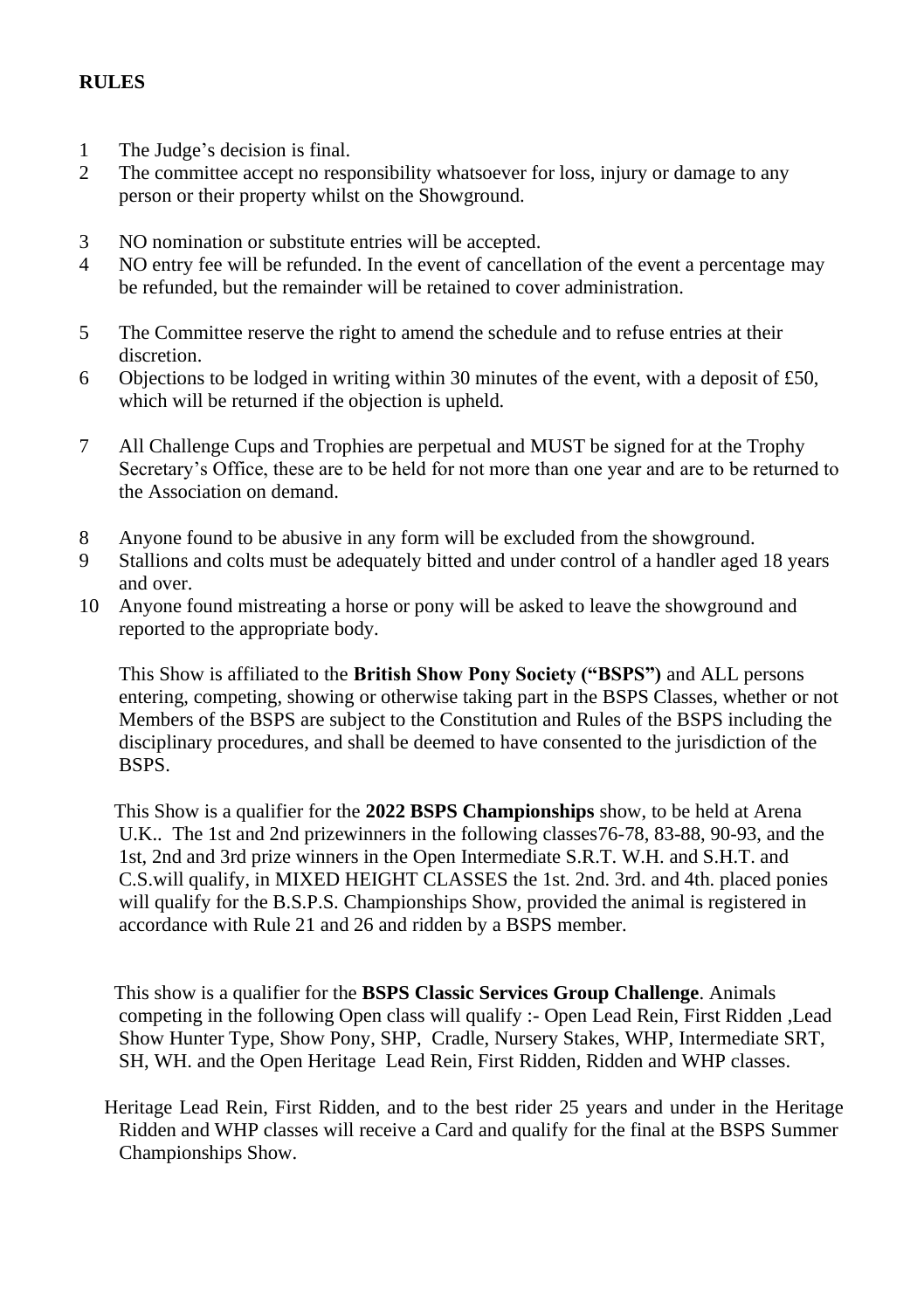This Show is a qualifier for the **BSPS Binks Family Champion of Champions**, the 1 st prize winners in the following classes will qualify:- Open Lead Rein, First Ridden, Lead Rein of Hunter Type, Show Pony, SHP, WHP, Intermediate SH, SRT, and WH and Open Heritage Lead Rein, First Ridden, Ridden and WHP classes.

 This show is a qualifier for **The BSPS White Company Champion of** Champions Mini WHP the 1<sup>st</sup> prize winners in Open Cradle and Nursery Stakes will qualify.

**This Show is a qualifier for the HORSE OF THE YEAR SHOW. Only one pony in each of the three Open S.P. Classes or Open W.H.P. Classes or Open S.H.P. Classes or L.R. Class or First Ridden Class or Intermediate SR., SH and WH. and M&M classes qualifies.**

# **HORSE OF THE YEAR SHOW QUALIFICATION IS SUBJECT TO CONFIRMATION FROM HORSE OF THE YEAR SHOW.**

This Show is a qualifier for the **NCPA Pony of the Year Show** to be held, on Sunday 4th September 2022. The first three prize winners in all appropriate classes will qualify. All Champions and Reserve Champions will receive a **Golden Ticket,** which qualifies for **the Supreme Ridden and In Hand at the NCPA Pony of the Year Show.** 

**NCPA Star Rosettes** will be awarded in classes – 15, 62 72, 96 Members must enter the ring wearing a **NCPA badge** and be in possession of their CURRENT YEAR'S Membership Card in the ring on receipt of the rosette.

**NCPA Registered Pony Rosettes** will be awarded in classes – 29, 45, 68, 110, . **Red armbands** MUST be worn, and be in possession of registration Card. .

**NPS Mountain and Moorland Qualifying Rounds**: These classes are judged under the Rules of the NPS. Ponies must be registered in the main body of their respective Mountain & Moorland Stud Books. Part breds are not eligible.

Qualifying rounds for most NPS competitions are open to ponies owned by NPS members and non-members but only ponies owned by adult NPS **Qualifying or Life** members are eligible to qualify for the final of the competition at the NPS Summer Championship Show at Malvern from **31st July-2nd August 2022.** 

# **The highest placed pony, if owned by an NPS member, in each class will qualify for the final. Qualification may pass down to third place if the first and second ponies are already qualified. Owner's membership cards must be shown in the ring.**

NPS/Rosettes Direct Home Produced Ridden Championship - Riders of Home Produced ponies (see definition in the NPS Rules Book) can wear a white arm band in classes where this is indicated. These ponies, if owned by NPS members, are then eligible to qualify for the final at the NPS Summer Championship Show. The Owner's Membership cards **MUST** be produced in the ring when requested or the qualification will be forfeit.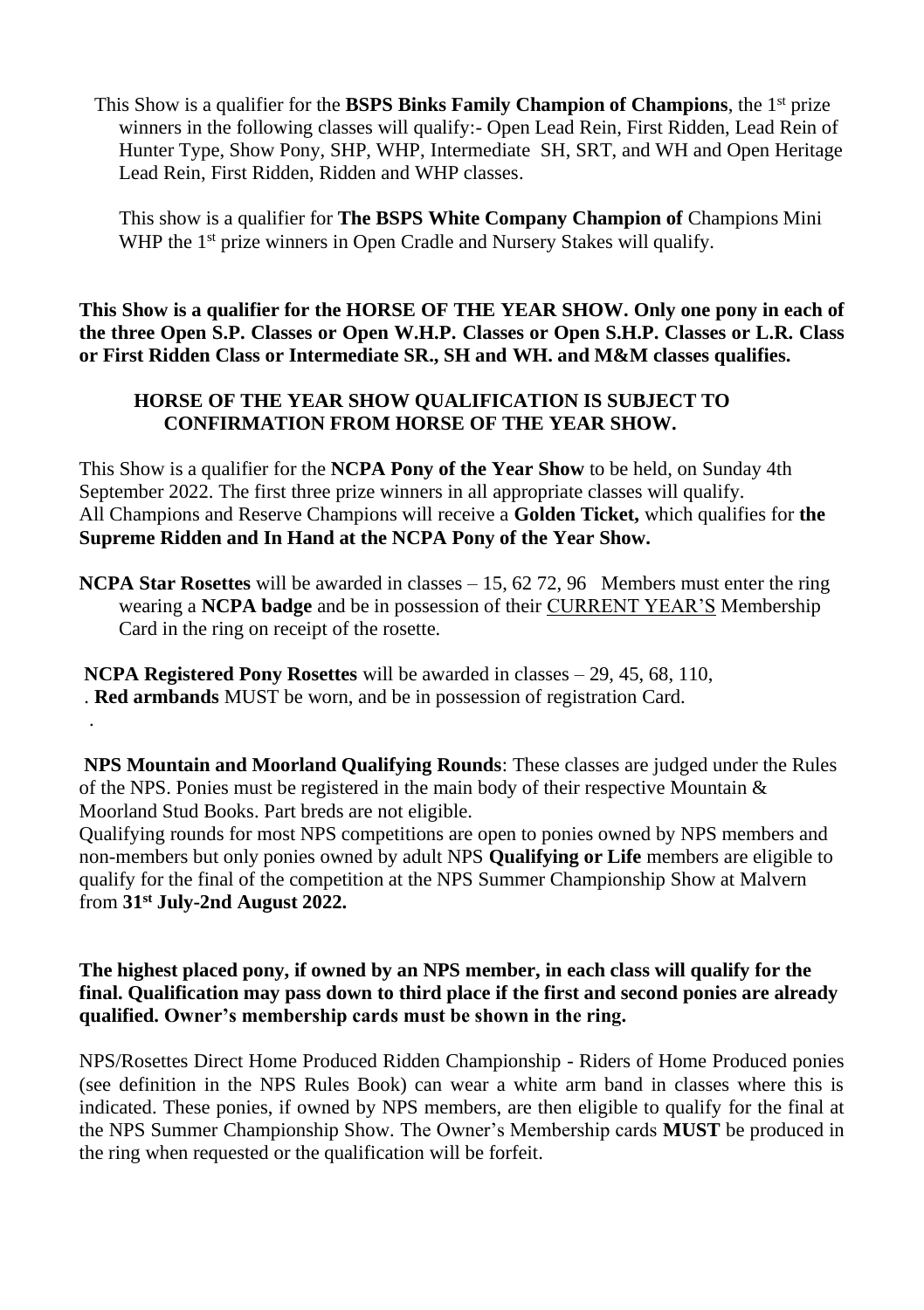**NPS Silver Medal Rosette Championships**: These classes are judged under the Rules of the NPS. NPS Silver Medal Rosettes are only awarded when the owner of the champion pony is a **Qualifying or Life** member of the NPS. A valid membership card must be in the rider's/handler's possession on entering the ring and be produced immediately on request by either the judge or the steward. If the owner of the Champion pony is not a member, or the owner's membership card is not immediately produced, the rosette may be awarded to the Reserve Champion provided they have the required membership card. If the Champion pony has previously qualified it is still entitled to the Silver Medal Rosette but the qualification card goes to the Reserve Champion pony, provided the owner of that pony is a member of the NPS. The Silver Medal Rosette and the qualification card can be awarded no lower than first Reserve (third). Foals are not eligible for Silver Medal Championships.

Qualifiers are entitled to compete in the final of the Silver Medal Rosette Championship to be held at the NPS Summer Championship Show **31st July -2ndAugust 2022.**

#### **Personal Information Consent - Entrants**

In order to provide a professional and effective service to competitors and entrants to NCPA Staffordshire Festival Show, we need to keep a record of personal information. This is information such as your name, contact details and age, and possibly those of family members if appropriate. NCPA Staffordshire Festival Show respects your privacy and will only use your data for the provision, communication and processing of your entry and other requirements and for providing you with information regarding future Shows and events. We will not share your personal data with other third parties without your prior consent unless required to do so by law. All personal information is treated as private and confidential, it is recorded electronically on a database and/or in a paper file. You have the right to see any information that we hold about you, and to have your details removed.

By signing the entry form you are consenting to the following

**Consent:** I have read and understood the information above. I confirm that I am permitted to provide personal information about any other person included in this entry and I give written consent for NCPA Staffordshire Festival Show hold and to use this personal information in order to provide entrant/competitor services to me safely and efficiently.

# **ANY PONY TAKING PART IS LIABLE TO DOPE TESTING**

# **It is recommended that every animal at the show has third party insurance**

# **IMPORTANT NOTICE**

**Correctly secured British Standard Skull/Riding Hats that meet current Safety Standards MUST be worn by riders at all times when mounted.**

 **Working Hunter course builder Mr. D. Norlander, Anglesey.**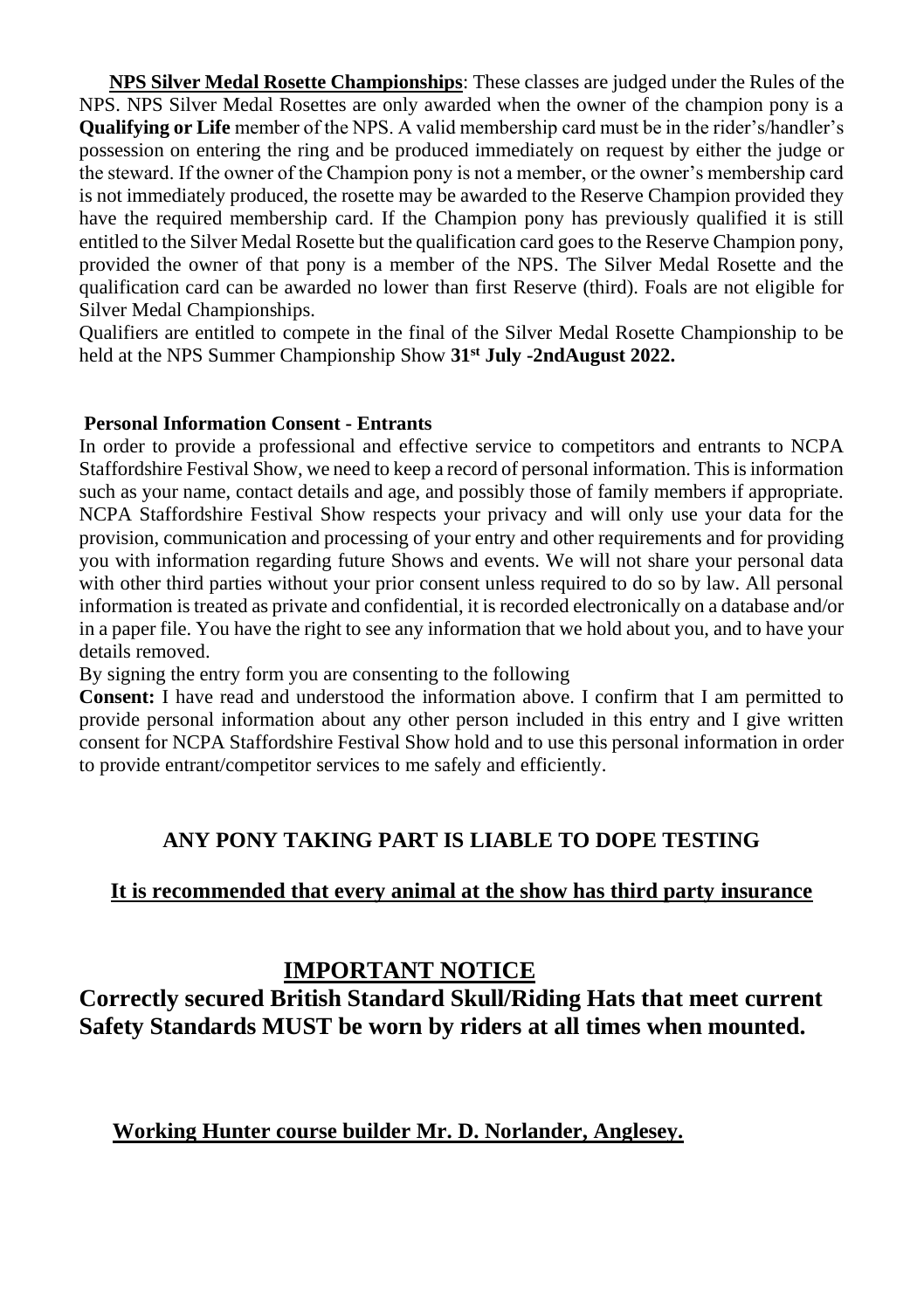# HORSE BOXES MUST NOT BE MUCKED ON THE SHOW GROUND ANYONE FOUND DROPPING LITTER WILL BE FINED £50 AND ALL FUTURE ENTRIES REFUSED

# **Dogs must be kept on leads at all times**

# **Horses must not be left tied to horse boxes**

# **Clashing of Classes.**

Whilst every endeavor has been made with the timetable to accommodate everyone, clashing is sometimes unavoidable, therefore classes will not be held up - so please bear this in mind when entering, as entry fees are **not refundable**.

# **HEALTH AND SAFETY**

The Organizers will take any necessary precautions to ensure the Health and Safety of persons on the Showground. It is a condition of entry to the Showground that all persons will act on any instructions given to them by the show committee, in so far that it can affect the health and safety of all. All competitors must take due regard to section 7 of the Health and Safety Act and have due regard for the safety of others. There is a Health and Safety Statement on display at the Secretary`s Office.

# **The official photographer for NCPA Staffordhire is Amy Grifths Photagraphy. The images will be available to purchase on the day as well as online at: www.amygriffithsphotography.co.uk**

# **DIRECTIONS**

**PLEASE LEAVE A38 AT THE TURNING FOR THE NATIONAL MEMORIAL ARBORETUM. (DO NOT TURN OFF TO WALTON ON TRENT) CARRY ON ALONG ROAD UNDER BRIDGE (HEIGHT 13' 9") THEN TURN SHARP LEFT. SHOW IS ON THIS ROAD.**

**FOR LARGE VEHICLES OVER 13' 9" IN HEIGHT PLEASE SEE ALTERNATIVE DIRECTIONS ON OUR WEBSITE**